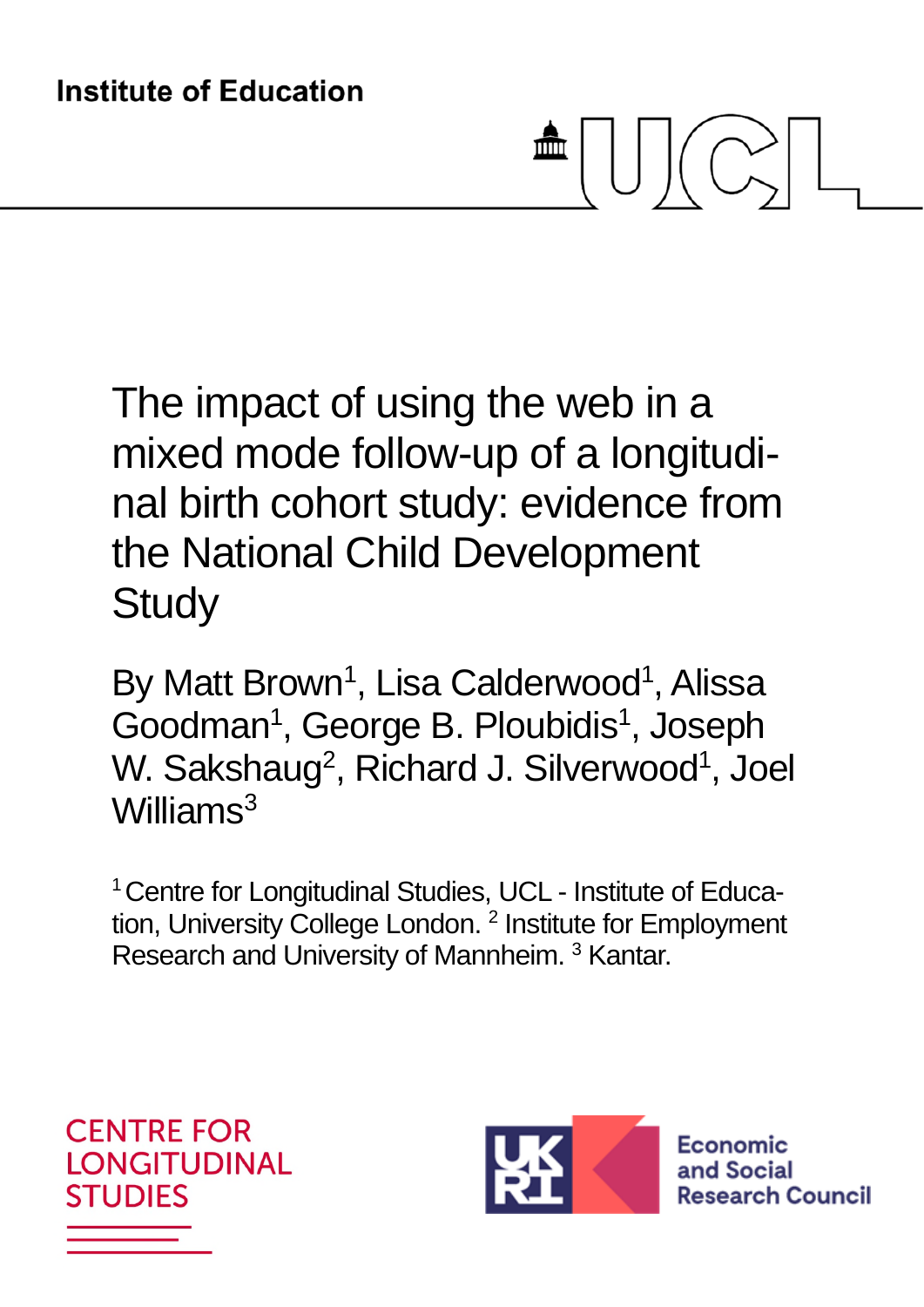# **Contents**

| Measuring mode effects: the mixed-mode experiment, and methodology for its evaluation 7 |  |
|-----------------------------------------------------------------------------------------|--|
|                                                                                         |  |
|                                                                                         |  |
| Evidence of mode effects on participation and on item response and values 12            |  |
|                                                                                         |  |
|                                                                                         |  |
|                                                                                         |  |
|                                                                                         |  |
|                                                                                         |  |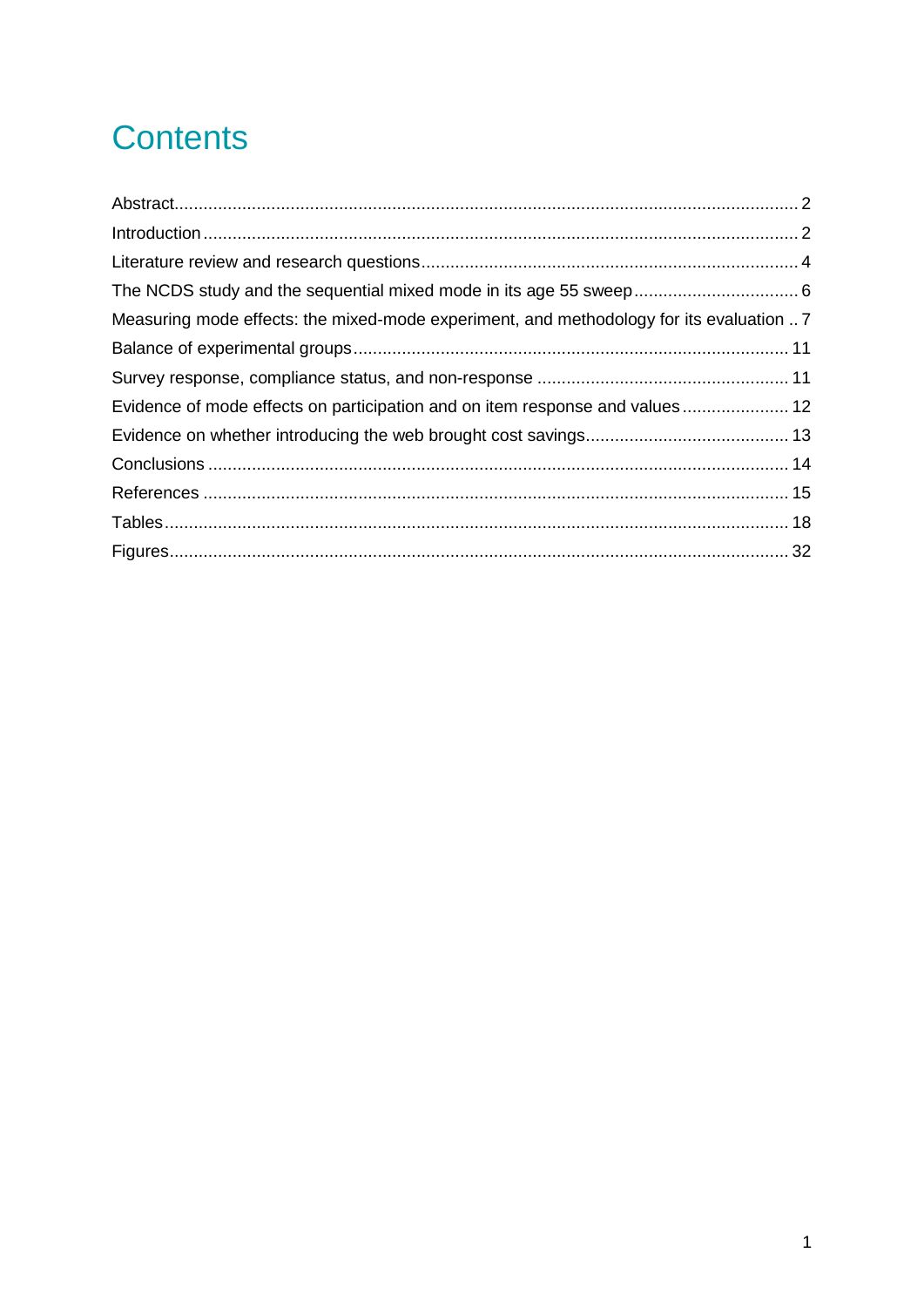## Abstract

A sequential mixed mode data collection, online to telephone, was introduced into the National Child Development Study for the first time at the study's age 55 sweep in 2013. The study included a small experiment, whereby a randomised subset of study members were allocated to a single mode, telephone-only interview, in order to test for the presence of mode effects on participation and measurement. Evidence from the experiment shows that relative to telephone-only, the offer of the web increased overall participation rates by approximately 5 percentage points (82.8% vs. 77.9%). Differences attributable to mode of interview were detected in levels of item non-response and response values for a limited number of questions. Most notably response by web (relative to telephone) was found to have increased the likelihood of non-response to questions relating to pay and other financial matters. Response by web (relative to telephone) increased the likelihood of 'less desirable' responses. For example, response by web resulted in the reporting of more units of alcohol consumed (2.4 units per week), and more negative responses to subjective questions such as self-rated health, self-rated financial status, and well-being. There was little evidence of cost-savings relative to a single-mode telephone interview. As the sequential mixed mode led to mode effects in a small number of question response rates and the value of responses, there is the potential for biases in some analyses, unless appropriate techniques are taken to correct for these.

# **Introduction**

The availability of the web for the collection of survey data raises important questions for longitudinal studies, which need to balance potentially conflicting priorities including maximising participation, and the quality and longitudinal integrity of data, while at the same time minimising participant burden and costs. As technologies for facilitating online data collection of complex survey instruments have improved and reduced in cost, a growing number of studies, both large and small, now incorporate online data collection into their designs.

In this paper we describe and evaluate the introduction of data collection by web, via a sequential mixed mode web-to-telephone approach, that was adopted in one of Britain's renowned national birth cohort studies, the National Child Development Study (NCDS), at its age 55 sweep in 2013. This was the first birth cohort study in the UK that has used online data collection as a primary tool in one of its data collection sweeps.

NCDS is a national longitudinal study which takes as its subjects (referred to as 'cohort members') all those living in England, Scotland and Wales who were born in a single week in 1958. Cohort members have been periodically interviewed as part of the study since 1958, with the ninth and most recent follow up in 2013, when they were aged 55. Historically, the data collection mode for the 1958 birth cohort study has been face-to-face, except for the study's age 46 sweep (in 2004) which was conducted by telephone. By contrast, the 2013 survey adopted a sequential mixed-mode design (online, followed by telephone). This was the first time in the history of the survey that a mixed mode design had been adopted, and the first time that online data collection had been used.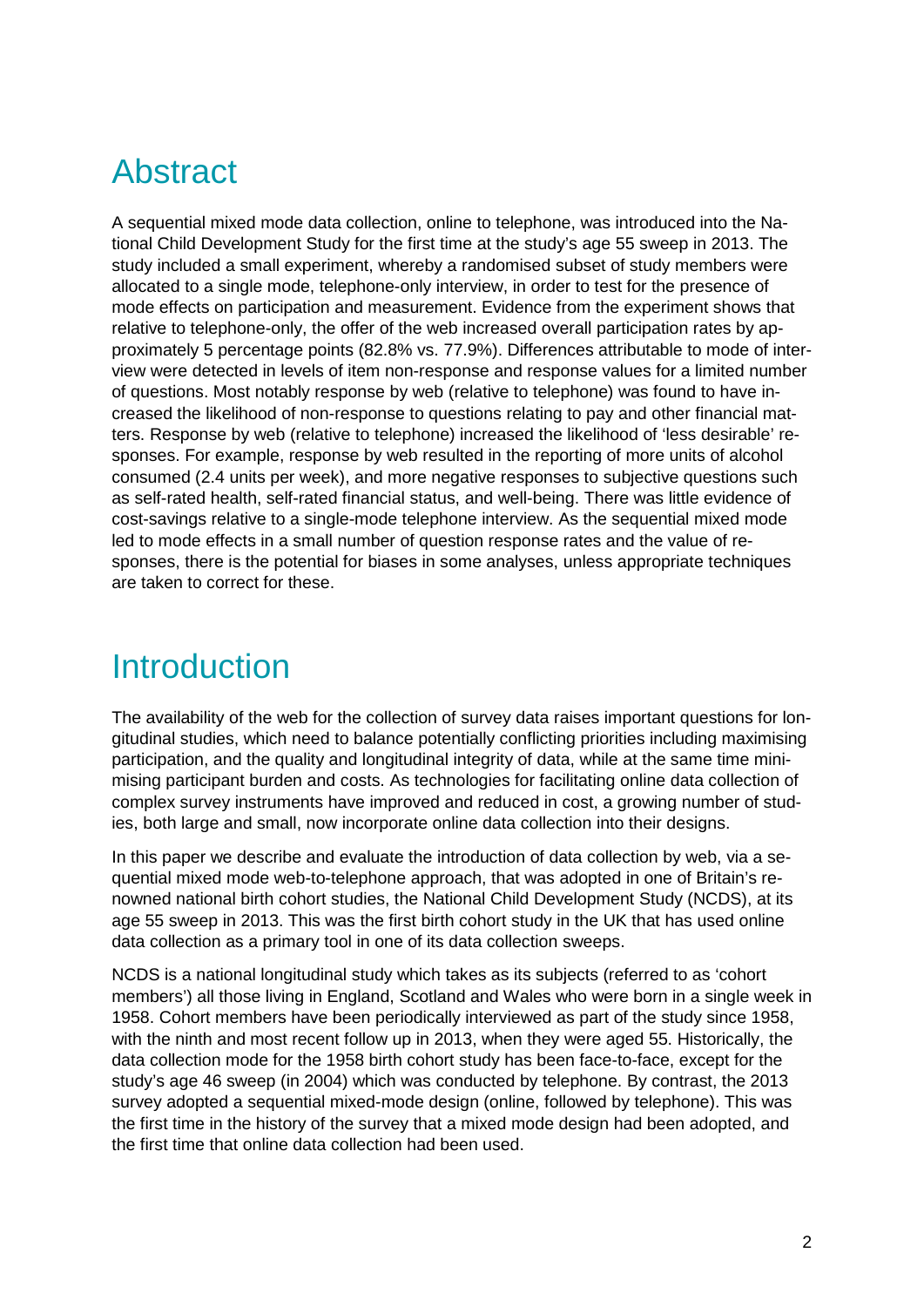The primary motivation for the introduction of the mixed mode was to reduce costs. However, there were other positive reasons to offer the web to participants, including optimism about response rates, driven by evidence from other studies in the UK that have shown that those aged between 50 and 65 are the most likely to respond to requests to complete a survey online (Fong and Williams 2011, Wood and Kunz 2014), and perceived limitations of the alternative interview mode available to the study at this sweep, which was by telephone.<sup>1</sup> The age 55 survey was also to be relatively short, a 30 minute survey as opposed to the 60 minutes or longer typical of face to face sweeps, and this was considered likely to encourage greater uptake of the online option. The cohort member was to be the sole respondent, avoiding complications arising from introducing mixed mode approaches within multiple respondent settings (see Jäckle et al 2015). Finally, the flexibility and convenience offered to study respondents was also seen as positive. Possible drawbacks included the fact that mixed mode designs may lead to so called 'mode effects', in which differences in survey responses arise simply from differences in the mode of data collection. Such mode effects can cause biases in analyses if not dealt with adequately by researchers, and by the same token create additional analytical complexity for potential users.

The introduction of the mixed mode web-to-telephone approach was an important methodological innovation in the study, and so a key priority was to build in mechanisms that would enable the effectiveness of the sequential mixed mode approach to be fully and robustly assessed. Of particular interest was to evaluate the effects of the offer of the mixed mode on overall response rates, on the final composition of the sample, and on the extent of mode effects in item-response and item-values. To this end, a random subgroup of around 1 in 8 members of the NCDS issued sample were allocated directly to the telephone as a single mode, rather than to the sequential mixed mode. This embedded experiment enabled an evaluation of how the sequential mixed mode approach compared to the counterfactual of a telephone-only study design on these dimensions.

In this paper we provide a first assessment of the success of the sequential mixed mode approach adopted in NCDS, based on the results from the embedded experiment, and on contextual evidence regarding the cost of the exercise. Overall, the experience appears to have been positive in several dimensions, most notably on the overall study response rate, which we show to have increased by approximately 5 percentage points as a result of the sequential mixed mode approach. However, the sequential mixed mode also led to mode effects in a small number of question response rates and the value of responses, which has the potential to lead to biases in some analyses, unless simple and appropriate techniques are taken to correct for these. The evidence on costs is not conclusive, however our best guess is that in this instance cost savings were either zero or very modest, relative to the option of a single mode telephone-only approach.

The structure of the paper is as follows. First, we provide a literature review and outline our research questions. Next we describe the NCDS study and provide further details of the sequential mixed mode design that was introduced. Then we describe the experiment that was embedded within the mixed mode design and set out the methodology used to evaluate the embedded experiment. Next, we provide evidence on the balance of the samples in the mixed mode and telephone only arms of the random assignment. Then we provide information about response and non-response rates to the survey in both groups, and set out the characteristics of responders of different types. We then set out the main findings from the randomised experiment, namely the effect of assignment to mixed mode, and the effects of response by web on survey response, item response and item values. Then we explain what

<sup>&</sup>lt;sup>1</sup> Telephone was the only alternative option due to budget constraints.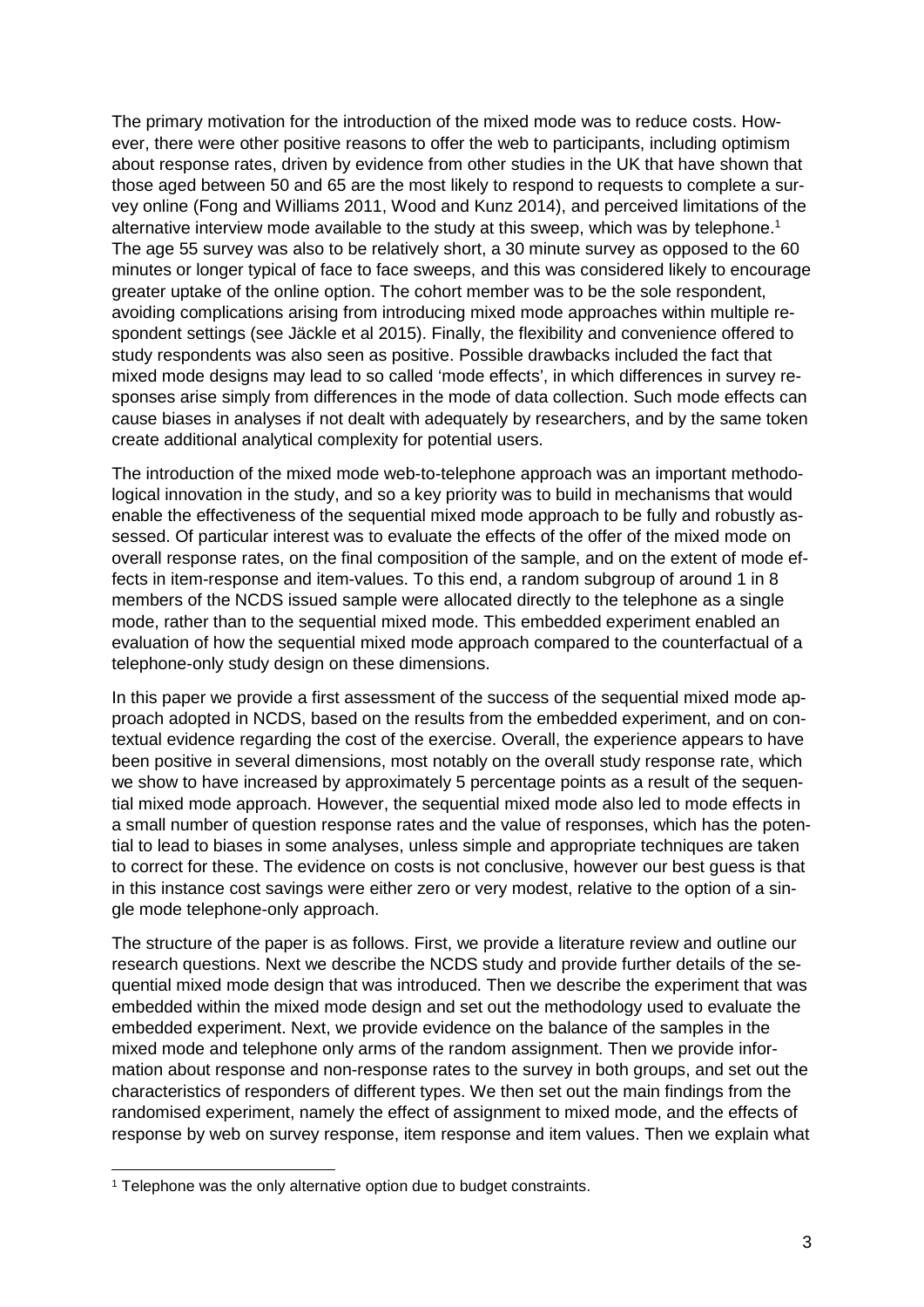lessons can be drawn about cost savings in this setting. Finally, we conclude by setting out potential lessons for NCDS and for other studies considering introducing the web into its design and explain further work underway in relation to understanding the impact of the introduction of the mixed mode approach.

## Literature review and research questions

In response to decreasing response rates and rising costs associated with implementing large-scale face-to-face surveys, longitudinal and cross-sectional surveys are making increasing use of mixed-mode data collection strategies, especially strategies which involve the web (Jäckle, Gaia, Benzeval 2017; De Leeuw 2018). Long running longitudinal surveys, such as the UK Understanding Society, the UK Next Steps Cohort study, the US Panel Study of Income Dynamics, and the US Health and Retirement Study have begun (or are planning) to use web in a mixed-mode design. The potential for improved response rates, reduced risk of nonresponse bias, and cost savings are key motivations behind the shift towards mixing modes. However, evidence on the actual impact of introducing web as part of a mixed-mode design within longitudinal surveys is limited. Our main focus lies with sequential mixed-mode designs (as opposed to concurrent designs), which deploy multiple modes of data collection in a specified order. Sequential mixed-mode designs can be cost-effective when they start with a less expensive mode, such as web, and then switch to a more expensive mode, such as telephone or face-to-face, for nonresponse follow up (Hochstim 1967; Siemiatycki 1979; McHorney, Kosinski, and Ware 1994; McMorris, Petrie, Catalano, Fleming, Haggerty et al. 2009; Wagner, Arrieta, Guyer, and Ofstedal 2014).

Although web surveys tend to produce lower response rates than other modes (Manfreda et al. 2008; Daikeler, Bosnjak, Manfreda 2019), there is evidence that combining web with an interviewer-administered mode in a sequential mixed-mode design can produce higher response rates relative to an otherwise equivalent design without web (Greene, Speizer, and Wiitala 2008; Kappelhof 2015; Elliott et al. 2009; Sakshaug, Cernat, and Raghunathan 2019). However, this result has not been replicated in the few experiments implemented within large-scale longitudinal studies. For instance, an experimental mode design study implemented in the Understanding Society Innovation Panel wave 5 found that sample members assigned to a sequential mixed-mode design with web followed by face-to-face interviews participated at a lower rate compared to sample members assigned to the unimode face-to-face design (Jäckle, Lynn, and Burton 2015). This effect dissipated in subsequent waves as there were no differences in attrition when the same experiment was implemented in waves 6 and 7 of the Innovation Panel (Bianchi, Biffignandi, and Lynn 2017). The authors also reported only minimal differences in respondent composition between the two mode designs. The same experiment, implemented in wave 8 of the main Understanding Society, also showed no increase in attrition rates between the sequential web-face-to-face and faceto-face designs (Carpenter and Burton 2018). It should be noted sample members assigned to the mixed-mode group were offered higher incentives than those in the unimode group. Gaia (2017) reports that this strategy was indeed effective in increasing participation in the mixed-mode group to a level that was comparable to that of the unimode group.

While introducing a sequential mixed-mode design with web in a longitudinal study may not significantly improve response rates, there is suggestive evidence that it can yield significant cost savings. Cost savings can arise through high web take-up rates which preclude inter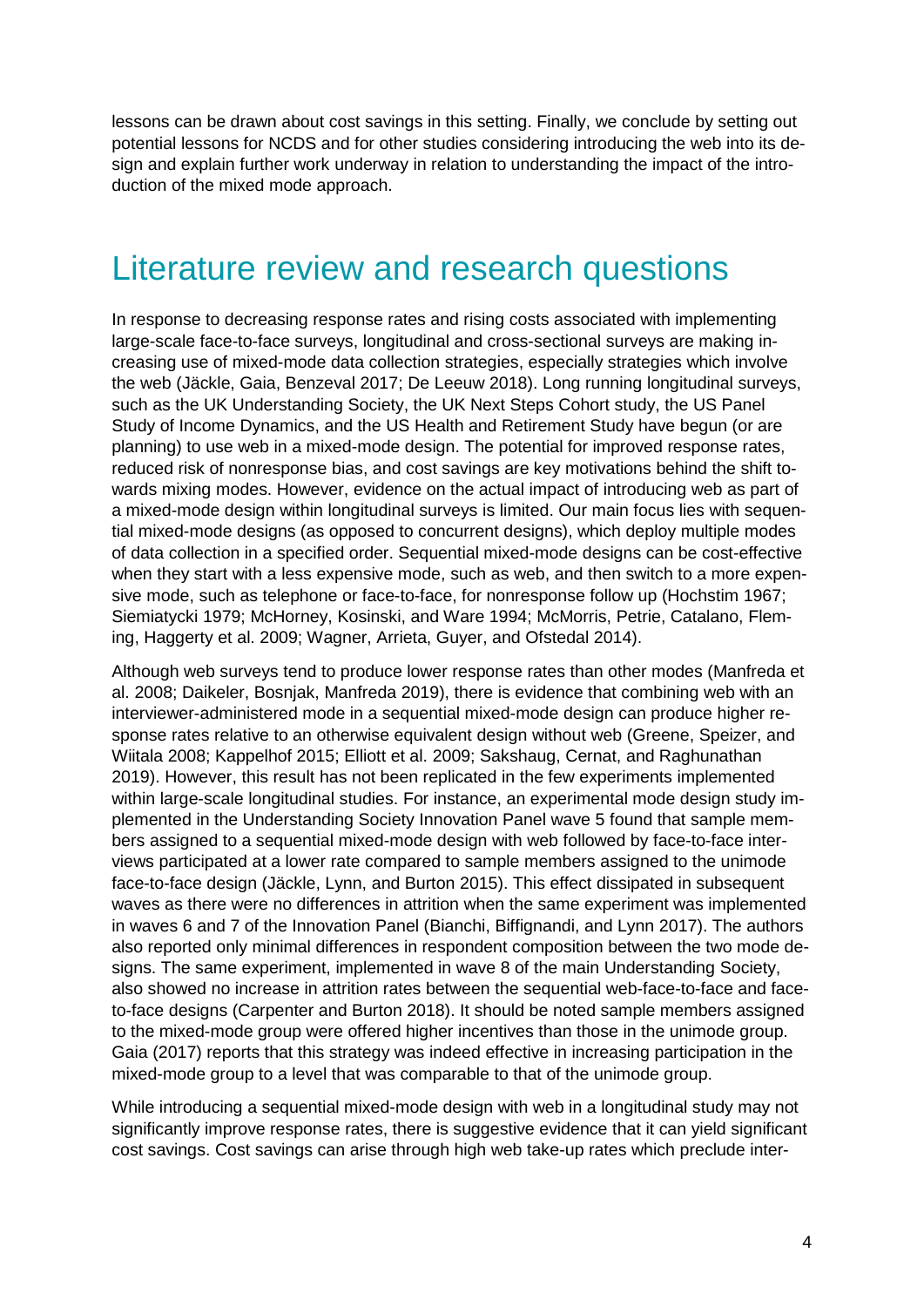viewer involvement. Bianchi et al. (2017) report an increasing share of respondents who participated via web in the mixed-mode treatment design of waves 5 (42.7%), 6 (55.6%), and 7 (57.5%) of the Understanding Society Innovation Panel. Given that these households did not require an interviewer in the mixed-mode group, the estimated cost savings were around 10%, 14%, and 23% in the respective waves after accounting for incentive costs. In the Next Steps age 25 survey, a sequential mixed-mode design with web followed by telephone and face-to-face was implemented which resulted in about 61% of respondents participating via web (Calderwood 2016). The use of additional incentives for web completion boosted web response rates and led to cost savings of around 25,000-30,000 GBP due to fewer cases being issued to face-to-face interviews.

Despite their purported cost savings, mixed-mode strategies that involve the web are susceptible to data quality issues, including item non-response and differential measurement errors. Item non-response tends to be higher in web and other self-administered modes than in interviewer-administered modes (de Leeuw 2005; Heerwegh 2009; Greene, Speizer, and Wiitala 2008; Heerwegh and Loosveldt 2008; Hope et al. 2014; Scott et al. 2011). Consequently, adding web to an otherwise interviewer-administered design has the potential to increase item non-response. Jäckle, Lynn, and Burton (2015) report significantly higher rates of "don't know" and refusals under the mixed-mode design in wave 5 of the Innovation Panel. Across 1055 items, the average item nonresponse rate was about 65 percent higher in the mixed-mode group than in the face-to-face group.

On the measurement error side, it is well-known that mode can influence the way in which people answer survey questions (De Leeuw 2005). That is, respondents might give different answers to the same question depending on which mode they are interviewed in (Jäckle, Roberts, and Lynn 2010). For example, it is well-known that respondents interviewed in selfadministered modes provide fewer socially desirable responses (Greene, Speizer, and Wiitala 2008; Kreuter, Presser, and Tourangeau 2010; Laaksonen and Heiskanen 2014; Heerwegh 2009) and contribute less positivity bias (Ye, Fulton, and Tourangeau 2011; Hope et al. 2014) compared to respondents interviewed in interviewer-administered modes. Survey modes are also susceptible to presentation effects. For instance, self-administered modes tend to elicit more primacy effects due to their visual presentation while intervieweradministered modes are more prone to recency effects due to the aural administration of the questionnaire items (Krosnick and Alwin 1987). Moreover, complex questions involving detailed instructions or definitions may be challenging to administer in self-administered modes due to lack of interviewer support. All of these mode-related measurement effects could lead to potential differences in response distributions between mixed-mode and unimode designs. Only Jäckle (2016) has explored this issue experimentally, finding differences for about 3% of items collected under the web-face-to-face and face-to-face treatment groups in Understanding Society.

The paucity of experimental evidence on the effects of switching to a mixed-mode design involving web in a longitudinal study represents a clear research gap in the literature. Several open questions remain regarding the impact of using web in conjunction with interviewer-administered modes. For example, the reviewed literature suggests that introducing a webface-to-face design in a longitudinal study has a negative (or no effect) on participation and item nonresponse rates, and may come as a shock to panel members who have grown accustomed to being interviewed face-to-face. Whether this finding is consistent across other studies, involving different mode combinations (e.g. web-telephone), is unclear. Further, it is unclear the extent to which a mixed-mode design with web yields different response distributions compared to a unimode design without web. While introducing web to an intervieweradministered survey is expected to reduce social desirability bias, we do not know whether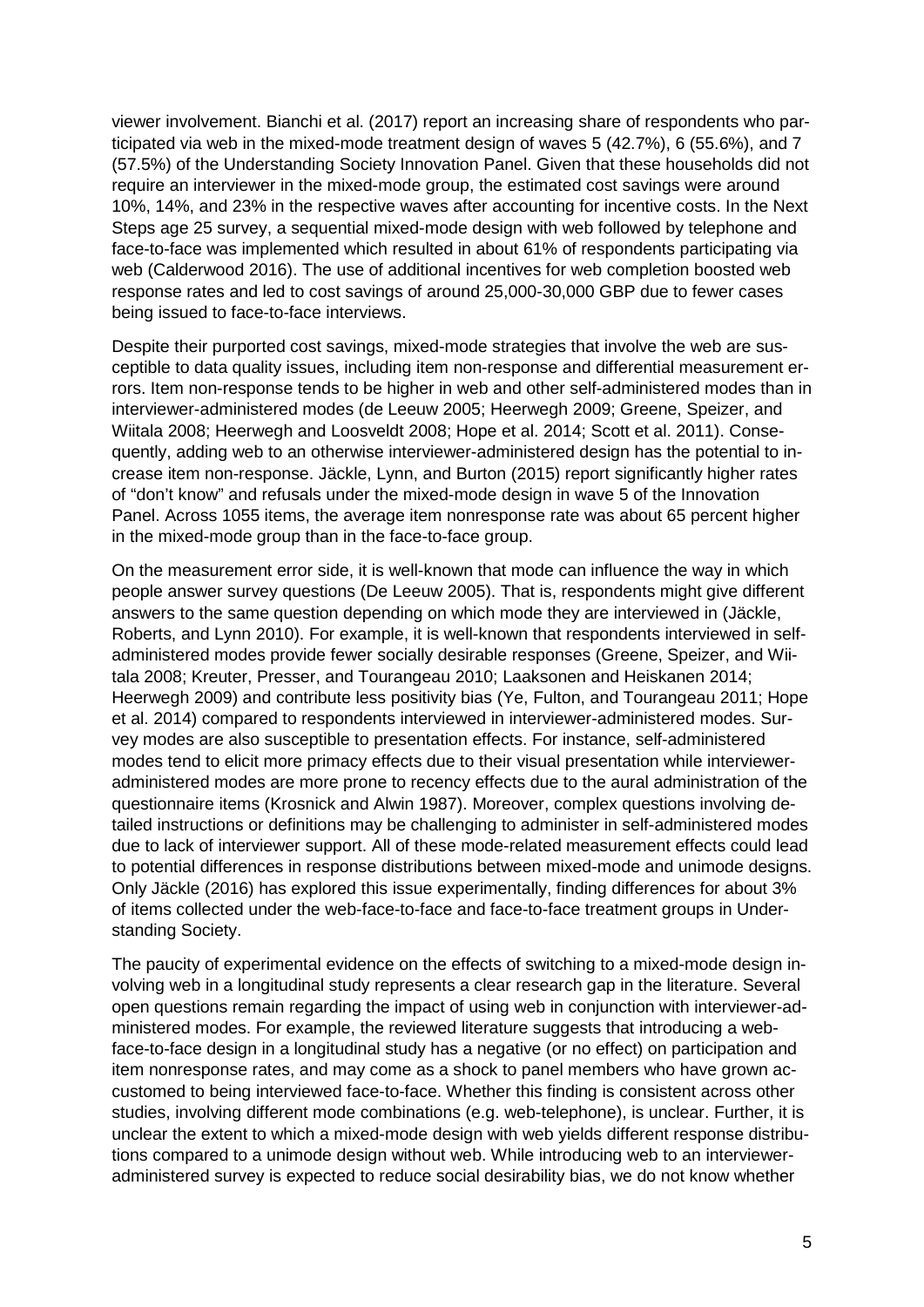such reductions translate in a sequential mixed-mode design, or are washed away by other factors that influence responses under a given mode design (e.g. selection error, aural vs. visual presentation). Lastly, it is important to obtain a better understanding of the cost implications of switching to a mixed-mode design. Web take-up rates are important in this regard but the initial wave of implementation also carries significant start-up costs related to programming, infrastructure, pretesting, etc. Although these start-up costs might be expected to dissipate in subsequent waves of a longitudinal study, they could offset any initial cost savings that may result from issuing fewer cases to face-to-face interviews.

To shed further light on these issues, we make use of a mixed-mode design experiment implemented in the NCDS. We use these data to address the following research questions:

- 1. Does introducing a sequential web-telephone design yield a similar response rate, relative to a telephone-only design? Is the likelihood of participation in the web-telephone design uniform across respondent subgroups?
- 2. Does the web-telephone design result in higher rates of item nonresponse relative to the telephone-only design?
- 3. To what extent are survey items affected by introducing a web-telephone design relative to the telephone-only design? Is there evidence that social desirability is reduced under the mixed-mode design?
- 4. What is the impact of introducing the web-telephone design on survey costs? How high is the web take-up rate under this design? Are cost savings evident relative to the telephone-only design?

# The NCDS study and the sequential mixed mode in its age 55 sweep

The NCDS is an ongoing multidisciplinary cohort study of all babies born in Great Britain in a single week in 1958. The initial birth survey was conducted by midwives in hospitals across Great Britain, and participants have subsequently been followed up at 7, 11, 16, 23, 33, 42, 44, 46, 50 and 55 years of age. The initial sample of 17,415 individuals was augmented during childhood by immigrants into Great Britain, with a resulting total sample of 18,558. The initial sample at birth contained 98.1% of all babies born in Great Britain in the study week, and even after more than 5 decades, retention remains very high, with 9,137 study members taking part at the age 55 sweep in 2013.

From the original focus on the circumstances and outcomes of birth, the study broadened in scope to map all aspects of health, education and social development as the cohort passed through childhood and adolescence, while in adult life the information collected has covered education and training, labour market activity, housing, family formation, income, health and well-being. At a biomedical sweep at age 44, physical measurements and biological samples were also taken.

Most previous sweeps of the study have been conducted face-to-face by interviewers in the cohort members' homes. One exception to this was the age 46 sweep in 2004, which was a telephone interview. The introduction of the telephone interview was part of a broader strategy for the cohort, according to which a less expensive mode of interview – namely the telephone – would be used for alternate study sweeps. Thus whilst 'major' study sweeps would retain the face-to-face interview mode and would cover all substantive areas related to age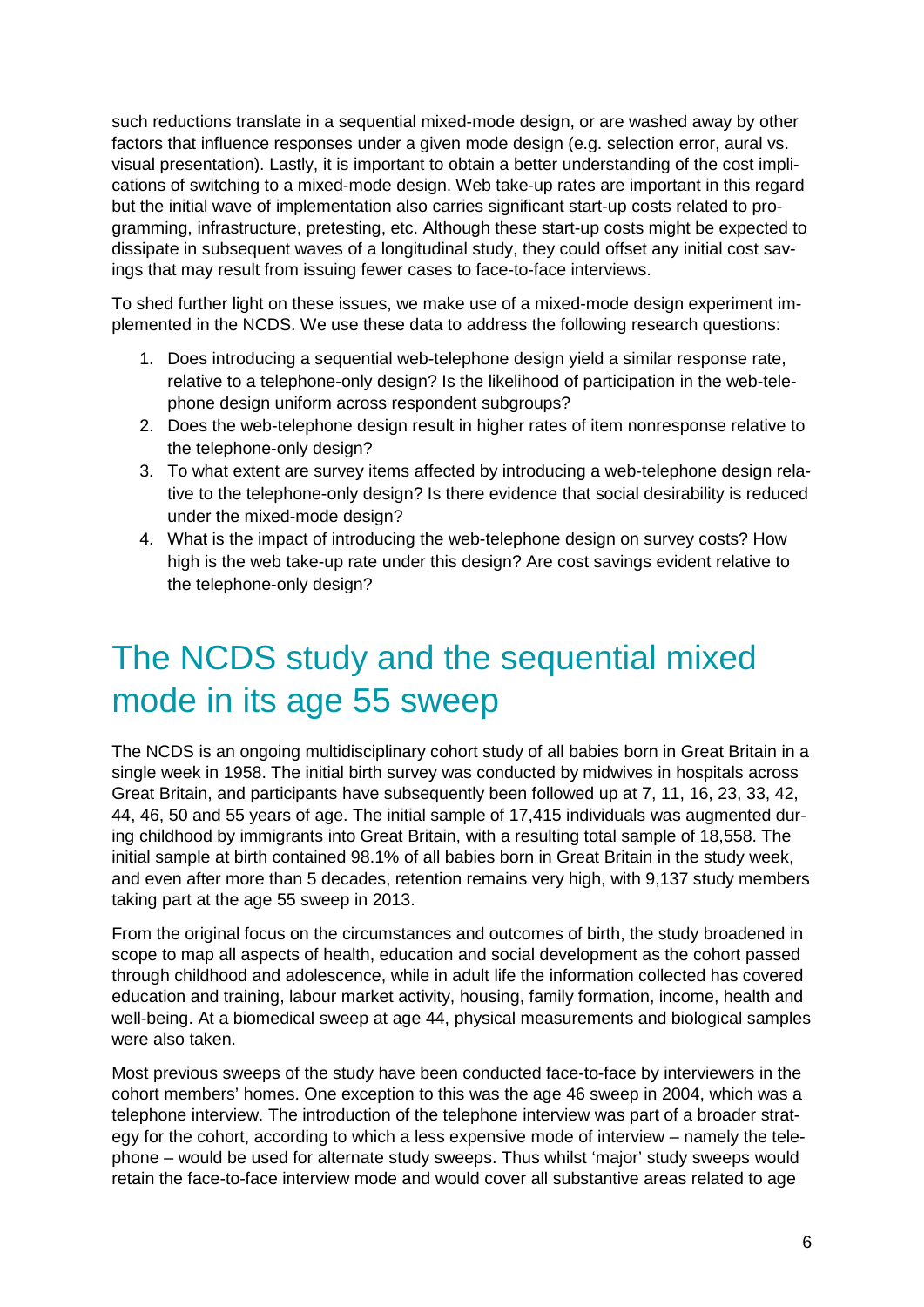and life stage, 'minor' study sweeps, which would be shorter, focused mainly on updating life event histories and a subset of topic areas of particular relevance to age and life stage. This pattern was followed for the age 46 sweep (a 'minor' sweep, by telephone), and age 50 (a 'major' sweep, conducted face-to- face), and initial plans for the age 55 sweep were to conduct a telephone interview, according to the original strategy. However, following a request from the funder to further cut costs, and in consideration of some potential positives benefits to the study of adopting an online approach, the study opted for a sequential web-to-telephone design.

The sequential mixed mode design was implemented as follows: initially, all cohort members were asked to complete the questionnaire online. Non-responders (after six weeks and three letters/emails) were contacted by telephone (where possible) and asked to do a telephone interview instead. When designing the survey every effort was made to ensure equivalence between the web and CATI instruments, drawing extensively on the Unimode design principles set out by Dillman and colleagues (2009). In addition, the great majority of the content of the survey was factual in nature, and such questions are generally acknowledged as being less prone to mode effects (e.g. Lozar et al., 2002; Schonlau et al., 2003)<sup>2</sup>. The resulting questionnaire was approximately 30 minutes long and covered: household composition, housing, economic activity, qualifications, help and care provided to parents and grandchildren, earnings, income and housing wealth, retirement plans and pensions, self-reported health and health conditions, smoking, drinking, well-being, and the updating of job and partnership event histories.

While the large majority of cohort member were allocated to the mixed mode protocol, a subset of cohort members were randomly allocated to a single mode, telephone-only protocol, which we describe below.

# Measuring mode effects: the mixed-mode experiment, and methodology for its evaluation

The use of different data collection modes both over time (in a longitudinal study), and within a study sweep using a sequential mixed mode approach, as adopted by NCDS at age 55, introduces the possibility of mode effects in the data. Mode effects are present if responses to items differ across individuals, or within individuals over time, solely due to the mode in which the response is given, rather than due to differences in the underlying constructs which the questionnaires or other data collection instruments are designed to capture. Where different mediums are adopted at different data collection sweeps, mode effects may occur longitudinally, i.e. they may affect the measurement of change over time for the same individuals. While these may be important, we do not consider evidence for these in this paper. The sequential mixed-mode design adopted for the age 55 sweep of NCDS also raises the possibility of mode effects occurring cross-sectionally*,* within a given sweep. Here mode effects may affect the measurement of differences between individuals at a point in time, since by design individuals within the same survey provide their responses by different modes, with each individual choosing just one of the possible response modes offered. If

<sup>&</sup>lt;sup>2</sup> A full account of the design decisions taken when developing the web and telephone questionnaires is provided by Brown (2016) (https://cls.ucl.ac.uk/wp-content/uploads/2017/04/CLS-WP-20162.pdf).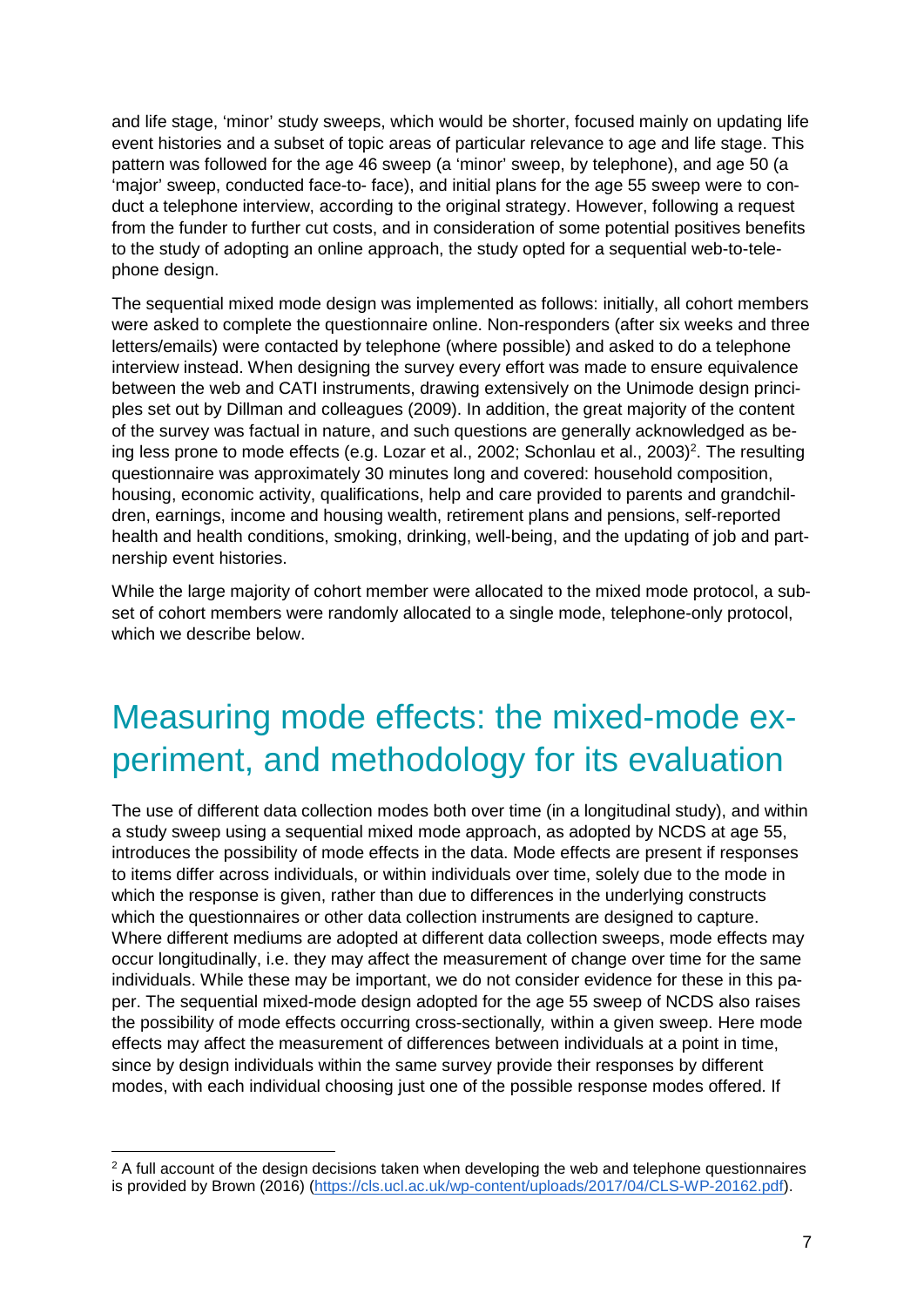such mode effects exist and are not dealt with through appropriate statistical methods, they may lead to biases in analyses.

Typically within sequential mixed mode settings, it is difficult to detect and to correct for such mode effects robustly, simply because it may be impossible to distinguish differences in responses between individuals that are due to *measurement,* and those that are due to *selection,* the latter occurring because individuals choose (or 'select into') their mode of response. For example, it has been demonstrated in this and other sequential mixed mode data collection contexts, that those choosing to answer by web are wealthier, more likely to live with a partner and, unsurprisingly, more likely to be regular web users (Wood and Kunz, 2014) than those opting to respond in subsequent modes. In NCDS such observable differences are captured in data drawn from the long history of participants' prior participation in the study and thus can potentially be controlled for, for example through multivariable regressions or using propensity score matching. However, even with a rich set of prior controls there may yet be further unobserved differences between individuals choosing between response modes that make attributing differences in responses to either measurement or selection difficult.

In order to investigate fully the extent of mode effects within the age 55 sweep, and furthermore to be able to assess the extent to which any mode effects detected may bias analyses and to enable users to robustly correct for any such biases, a random subset of cohort members was therefore allocated to a telephone-only data collection protocol. We refer to this as the 'mixed mode experiment'. In the main stage of data collection at the age 55 sweep of NCDS a total of 11,553 addresses were issued to the fieldwork agency. The experiment included 10,586 cohort members with UK telephone numbers (thus the experiment excluded 967 cohort members, most of whom were emigrants from the UK who were allocated to a web-only protocol, and others with no phone number). Among those included in the experiment, 1,476 cohort members – or around 1 in  $8$  – were allocated to the telephone-only group, with the remaining 9,110 allocated to the mixed mode group. The proportion allocated to the telephone-only group was chosen as an adequate sample size to be able to detect any substantial mode effects that might bias inferences.

Embedding an experiment of this type allows us to disentangle measurement from selection effects, and specifically to estimate the overall impact on outcomes of interest of employing a mixed-mode data collection approach compared to a telephone interview data collection approach (called the 'intention to treat' effect within the evaluation literature). We can also, under some credible assumptions (spelled out further below), estimate the impact of responding by web for the subgroup that completed the survey online (here referred to as the 'complier average causal effect'), which is the treatment of most interest for the understanding of mode effects.

#### Methodological approach to the evaluation of mode effects

One simple methodological framework we can use to obtain estimates of these mode effects is to conceptualise the mixed mode experiment as a **randomised experiment with oneway non-compliance** (Imbens and Rubin, 2015). Following the notation of Imbens and Rubin, the treatment of principal interest here,  $W_i$ , is defined as a response by web (as compared to a response by telephone) for cohort member  $i = 1, \ldots, N$ . We are interested in the causal effect of  $W_i$  on outcomes of interest, denoted  $Y_i$ . Outcomes of interest for us include overall participation in the study sweep, as well as the individual item responses in the sweep, and item values. Additionally, the embedded mode experiment gives us an instrument, Zi, which is defined as the random assignment to the mixed mode treatment group, rather than the telephone-only group. This instrument is a priori known to have a causal effect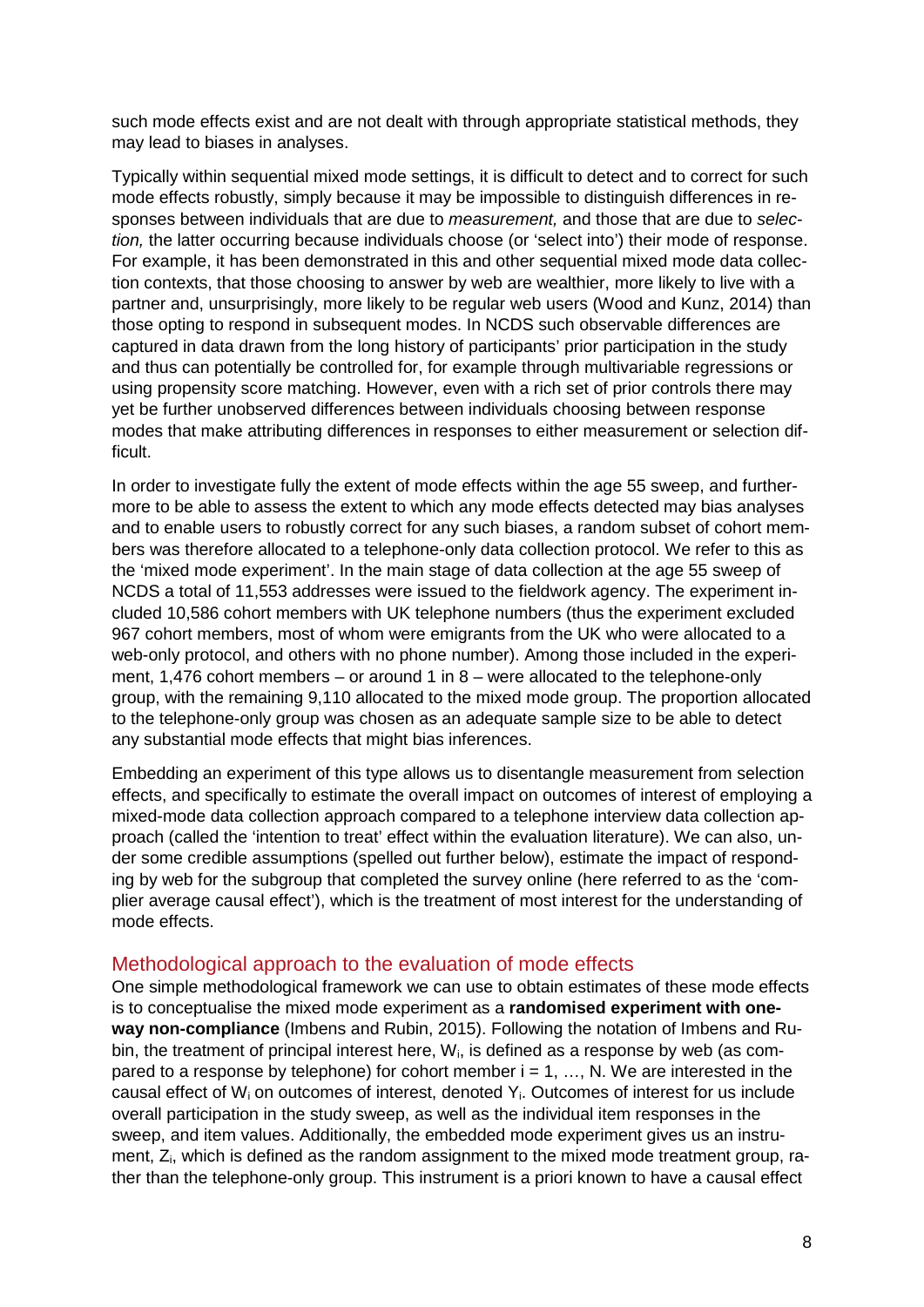on  $W_i$  (since only those in the mixed mode group can respond by web). For convenience, these definitions are summarised in Table 1, while the structure of the experiment and the outcomes to be evaluated are illustrated further in Figure 1.

In any experimental setting, non-compliance refers to a situation where individuals are randomised into a treatment group, and some choose to comply with that treatment, while others do not.<sup>3</sup> In our context those who are randomly assigned to the mixed mode group may respond by web or by telephone to the survey. Compliers can be thought of as those who respond by web, while those choosing the telephone option within the mixed mode group are thought of as the non-compliers within the group. Among the control group (telephone-only), the only response option is by telephone (and hence non-compliance in this context is oneway only<sup>4</sup>). Since compliance (the web) is voluntary rather than enforced, the group of compliers is a selected group, and despite the experimental setting, additional assumptions are required to estimate the effect of the treatment on outcomes of interest.

Within this framework two different treatment effects on outcomes Y<sub>i</sub> can be clearly uncovered:

The first is a simple Intention to Treat (ITT) estimator, giving the difference in the expected value of Y in the treatment vs control group.

 $ITT_Y = E(Y(Z=1) - Y(Z=0))$ 

This ITT effect is not the effect of the treatment, but only assignment. As such this captures the effects of the offer of the mixed mode, relative to a counterfactual of a telephone-only survey design, on outcomes of interest. The ITT effect is given by the difference in mean outcomes between the treatment and control arms of our experiment, and gives us helpful information about how the offer of the mixed mode in age 55 NCDS affected responses compared to the survey having been conducted as a fully telephone-only study sweep. The main drawback of this ITT analysis is that it does not answer questions about causal effects of web response itself, only about causal effects of the overall assignment to the mixed mode group.

One important insight given by Imbens and Ruben is that this overall ITT effect (ITT $_Y$ ) can be understood as consisting of two parts, the overall treatment effect on the compliers (who responded by web) and the non-compliers (who responded by telephone), weighted by their population proportions. Assuming that the treatment effect on non-compliers is zero, or in other words that the offer of the web has no impact on the responses of cohort members who chose to answer by telephone, this then provides us with the second estimator of interest in this paper.

The second estimator that we derive is known as the Complier Average Causal Effect (CACE)<sup>5</sup>, and is the one which is of most relevance to us for capturing mode effects since it gives us the causal effect of answering by web relative to answering by telephone. This estimator is defined as the ratio of the ITT effect to the population proportion of compliers, as follows:

 $3$  The example given by Imbens and Rubin is a Vitamin A supplement trial, where not all of those randomised into a group receiving Vitamin A supplements chose to take Vitamin A, and it is desired to know the effect of Vitamin A supplementation on one or more outcomes.

<sup>&</sup>lt;sup>4</sup> Non-compliance is 'one way' in our context because while those in the mixed mode group could opt for the telephone as opposed to the web, web response was simply not available to responders in the telephone-only group.

<sup>&</sup>lt;sup>5</sup> This same effect is also sometimes also referred to as a Local Average Treatment Effect, or LATE.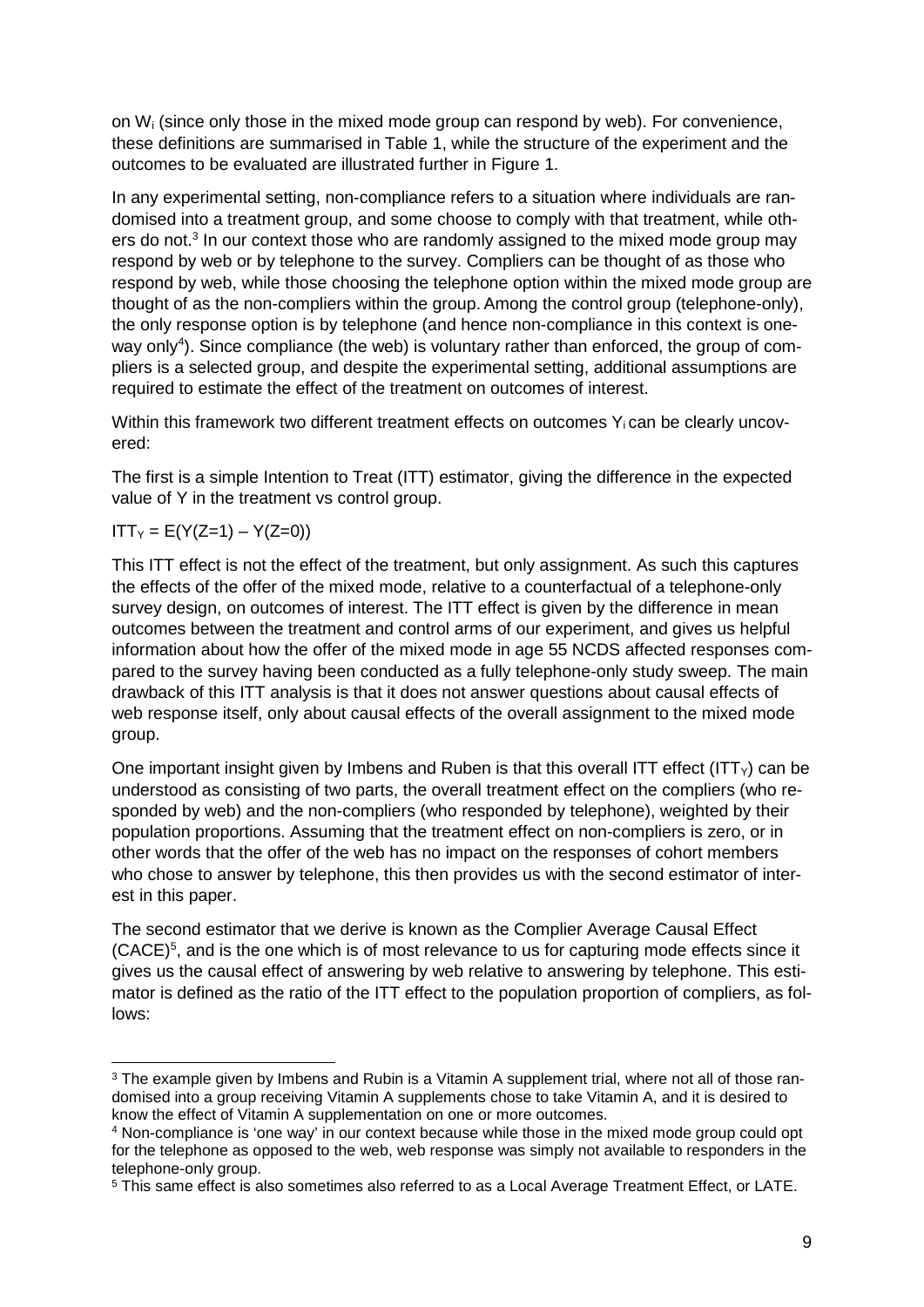$CACE = ITT_Y/ITT_W$ , where  $ITT_W = E(W(Z = 1) - W(Z = 0)) = E(W(1))$ 

This effect, under a plausible assumption (known as an 'exclusion restriction'), provides us with an estimate of the key mode effects of interest, where these are defined precisely as the average causal effect of responding by web (compared to by telephone) for those who responded by web. The exclusion restriction applied here is (as stated above) the assumption that among the non-compliers in the mixed mode group – i.e. those in the mixed mode group who chose to answer by telephone – the offer of the web did not affect the answers that they gave in the telephone survey. While we cannot directly test this assumption, this seems at face value to be a reasonable assumption to make.

Given the experimental nature of these estimates, the estimators for the  $IT_Y$  are derived by taking simple differences between sample means; the  $ITW$  is directly measured as the population proportion of compliers within the group  $Z = 1$  (i.e. the proportion who responded by web among all responders within the mixed mode group), while CACE estimators are then subsequently derived by straightforward division of the  $ITYY$  by this scalar.

It should be noted that non-response to the survey, and to individual items ("NR" in Figure 1), are further options for survey respondents among both the mixed mode and telephoneonly groups, which means that the experimental comparison between the two groups may be violated when examining item responses and individual survey items. We examined the extent of such selection into response by comparing the unit responders and non-responders in each experimental group. Subsequently, we controlled for a number of pre-treatment characteristics in analyses examining item responses and individual survey items. Due to the necessity to control for pre-treatment characteristics, ITT effects were in practice estimated using regression approaches and CACEs using instrumental variable regression approaches.

Furthermore, since pre-treatment characteristics were not observed for all cohort members included in the mixed mode experiment, conducting a complete case analysis would have reduced the analysis sample size and potentially introduced bias. We therefore utilised a multiple imputation (MI) approach in which the imputation model included the experimental group assignment and the pre-treatment characteristics to be used as control variables $6$ , with further variables known to be predictive of unit non-response<sup>7</sup> included as auxiliary variables. We used MI by chained equations and generated 5 imputed datasets. Forthcoming analyses will increase to 20 the number of imputed datasets and further refine the imputation model for the later analyses, though results are not expected to change markedly.

All analyses were conducted using Stata version 15 (StataCorp, College Station, TX).

<sup>&</sup>lt;sup>6</sup> Whether participated at 50, whether email provided to study, computer at home, use home computer >2 per week, personal access to internet, computer skills excellent or good, sex, white British, homeowner, in work, professional/managerial occupation, weekly net pay, living with partner, has degree, fair or poor health, regular smoker, problematic drinker, CASP-12 Quality of Life Score, animal naming test score, word list recall score, delayed word list recall score, letter cancellation speed score, letter cancellation accuracy score

<sup>7</sup> Social class at birth, region of residence at birth, Rutter behavioural score at age 7, social environment at age 7, region of residence at age 11, special educational needs at age 11, English ability at age 11 and general ability test score at age 11.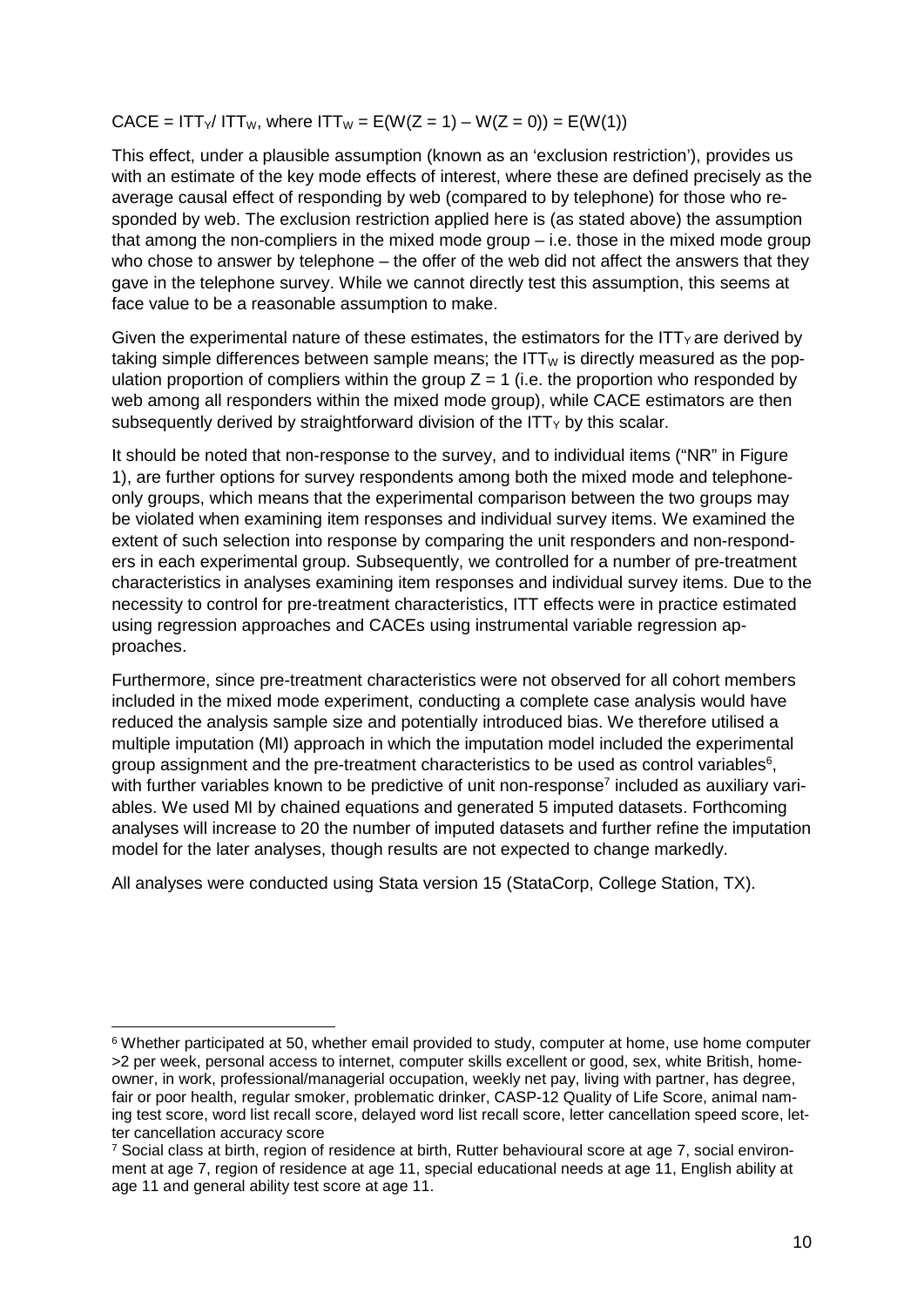## Balance of experimental groups

The balance of the experimental groups was examined by comparing a set of pre-treatment characteristics taken from the age 50 NCDS sweep. Table 2 shows the means of these pretreatment characteristics by randomly assigned experimental group status. There was no evidence of differences between the mixed mode and telephone-only groups. A further joint test of the differences between the two groups using a multivariable probit model also confirmed that there was no evidence that the groups were unbalanced.

## Survey response, compliance status, and non-response

For the total issued sample for the mainstage fieldwork of 11,553, Table 3 presents the issued sample and response rates, according to whether cohort members were part of the experiment – and hence allocated to either the mixed mode or telephone-only groups – or were not included in the experiment. Assignment to the mixed mode generated a higher response rate (82.8%) compared to the telephone-only survey protocol (77.8%). The table also shows response rates for the group that (for various reasons) were not included in the experiment, and who were allocated to a web-only protocol. This shows a low response rate particularly among cohort members who are not known to have emigrated but for whom no valid UK telephone number was held.

Table 4 provides information about compliance to the treatment by showing the overall proportion of those allocated to the mixed mode who chose to respond by web. In total, 5,612 of the 9,110 cohort members allocated to mixed-mode data collection completed the questionnaire online (61.6%). Although a high online response rate had been anticipated, this result exceeded initial expectations set at the design stage by more than ten percentage points. A further 1,935 completed interviews by telephone, representing an additional 21.2% of the mixed mode group. Web-responders represent 74.4% of all responders in the mixed mode group – this proportion represents the population proportion of compliers, or  $ITT_{W}$ .

Amongst those allocated to the mixed mode approach, the pre-treatment characteristics of those who chose to complete via the web (so-called 'compliers' with the treatment) were markedly different than those who participated via telephone – thus confirming that there is strong selection on observable characteristics into response by web (Table 5). There was no evidence of gender difference in response by web, but there was evidence of a difference in all other characteristics considered. Those who chose to complete by web were more likely to have participated at age 50, to have provided the study with an email address, to have had a computer at home, to have been regular home computer users, to have had internet access and to rate their computer skills positively. In terms of socio-economic characteristics, web completers were more likely to have been in work at age 50, to have been in professional/managerial occupations and to have had higher net earnings. Web completers were also more highly qualified and more likely to have lived with a partner at age 50. Web completers reported better health at age 50 and higher levels of well-being, and were also less likely to smoke or have alcohol problems. Web completers also achieved higher scores in each of the four cognitive assessments administered at age 50.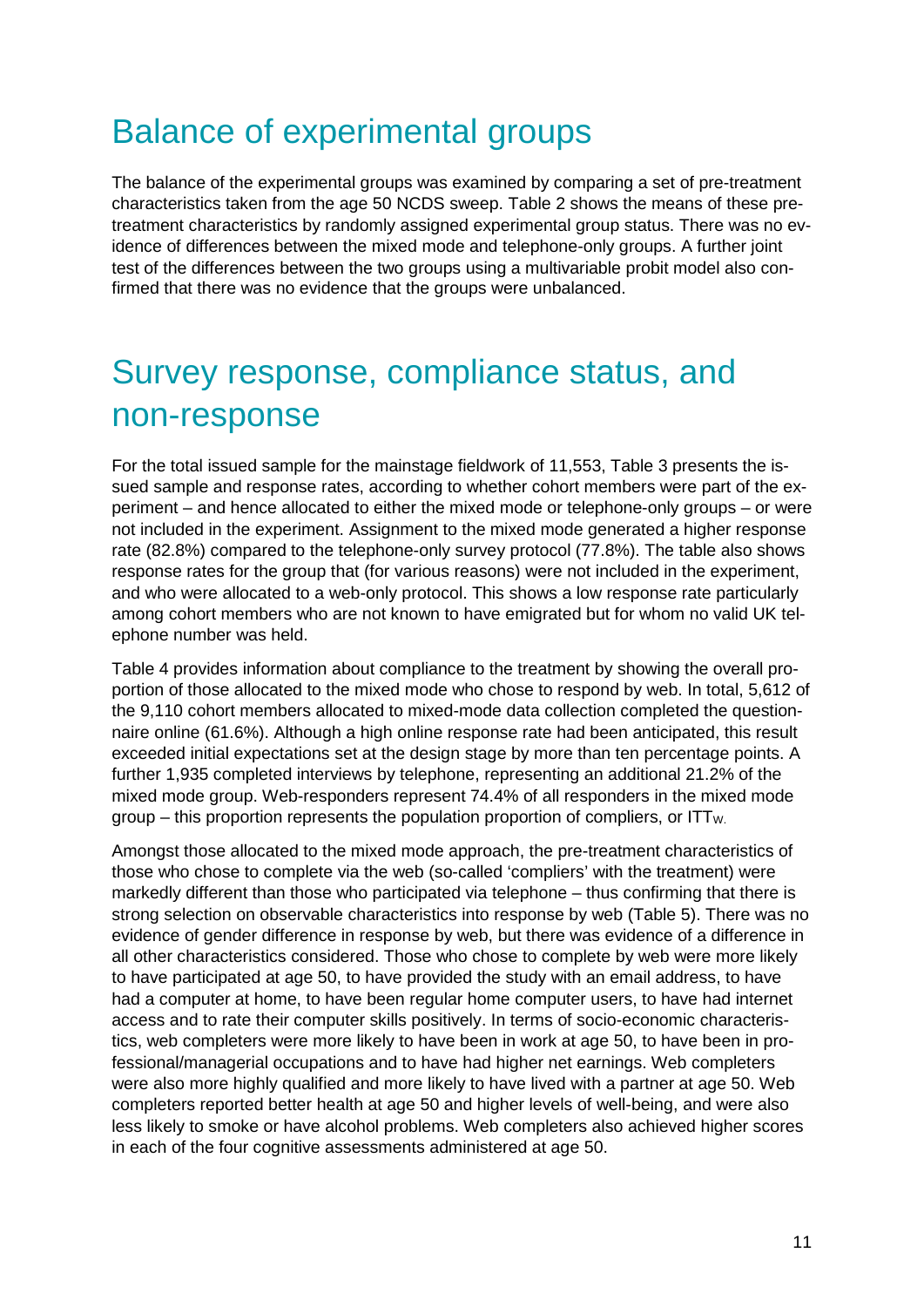A final set of comparisons in this section compares the pre-treatment profiles of responders and non-responders within the mixed mode and telephone-only groups (Table 6). Despite the fact that response to the survey was higher among the mixed mode than the telephoneonly group, there were very few differences between the profiles of the responders to the two groups. There was some evidence that respondents in the telephone-only group were very slightly more likely to have participated in the age 50 sweep than respondents in the mixed mode group (95% vs. 94%) and that mixed mode respondents were more likely to have been defined as problematic drinkers at age 50 (18% vs. 15%), though in the context of multiple testing these results should not be over-interpreted. Taken as a whole, these results suggest that the two data collection strategies did not affect the overall balance of observable characteristics of those who chose to participate. This is important since it gives some face validity to the experimental comparisons of item responses and item values between responders across the two treatment arms.

# Evidence of mode effects on participation and on item response and values

Here we present estimates of the two main treatment effects outlined previously: the experimental comparison between the mixed mode and telephone-only groups, the so called intention-to-treat (ITT) estimator, which provides an estimate of the offer of the mixed mode, and the complier average causal effect (CACE), which provides an estimate of the effect of responding specifically by web, compared to by telephone.

## Survey participation

As already noted, assignment to the mixed mode group generated a higher response rate (82.8%) compared to the telephone-only group (77.8%). This equates to a 5 percentage point ITT effect (95% confidence interval [CI] 2.7, 7.3) (Table 7). This was little changed upon control for pre-treatment characteristics to 5.2 (95% CI 3.2, 7.2), as would be expected given the balance of these covariates between the experimental groups.

#### Item non-response

Comparisons of some item non-response rates are shown below in Table 8. For some items there was strong evidence of differences between the mixed mode group and the telephoneonly group, but for many items no difference was apparent. Where differences occurred it was typically the case that higher item non-response rates were found amongst the mixed mode group (as shown by the ITT estimates), and we thus conclude that web response (relative to telephone) causes higher non-response in those items (as shown by the CACE estimates). Most of the largest differences related to variables where a numeric value had to be entered – value of home, amount left to pay off on mortgage and gross weekly pay. These questions are all fairly sensitive meaning that one might have expected that the anonymity of the web would have led to a lower item non-response rate in the mixed mode group than in the interviewer administered telephone-only group. However, accurately answering these questions would also require a considerable degree of cognitive effort and so it seems that telephone interviewers may have encouraged telephone respondents to provide an answer. Somewhat surprisingly, the item non-response rate on the 'type of employer provided pension' question was higher amongst the telephone-only group than the mixed mode group. This is a complex question and one might have assumed that the presence of an interviewer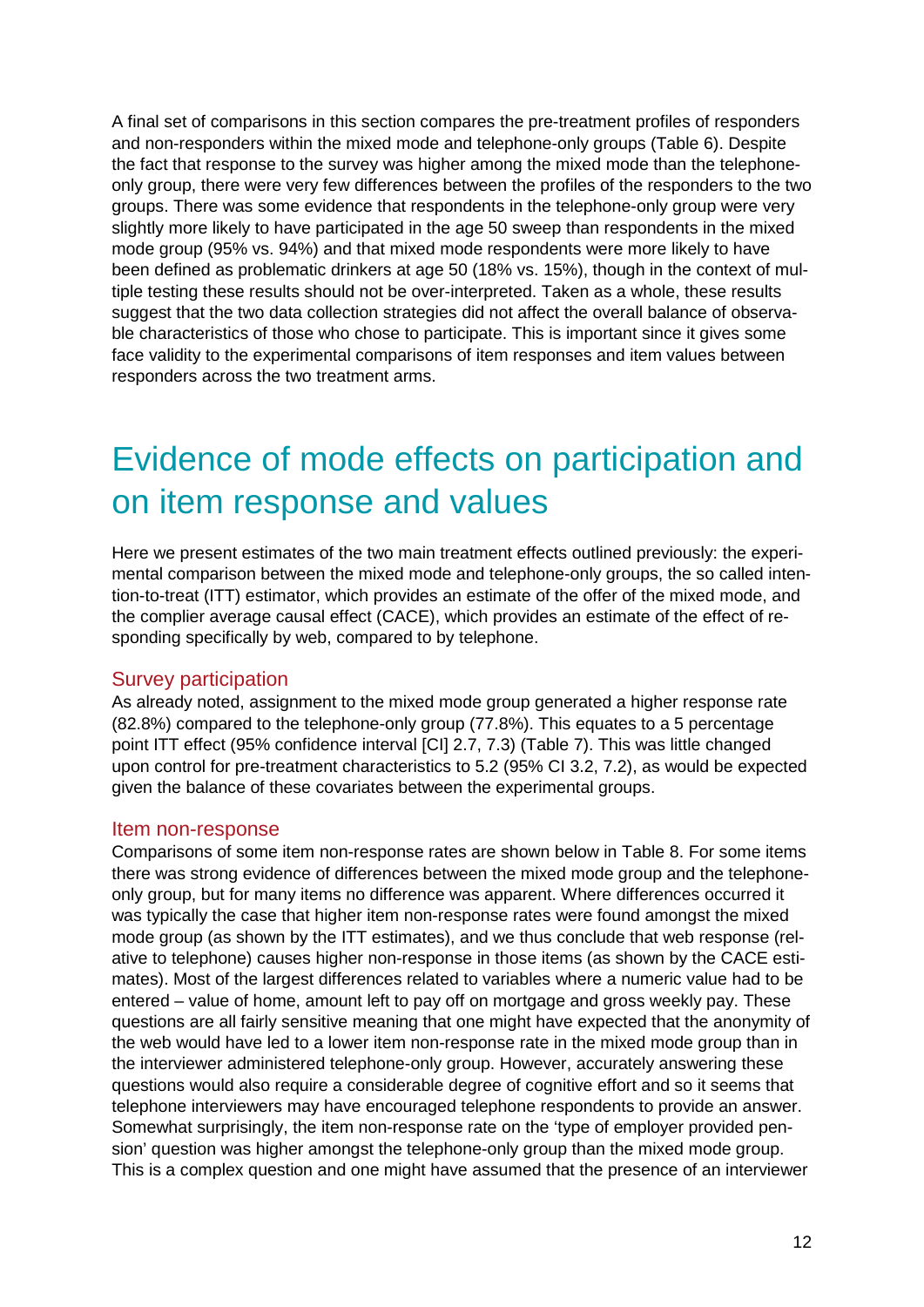who could potentially have provided clarification to any queries raised by the respondent would have led to a lower item non-response rate amongst the telephone-only group, but this clearly was not the case.

## Mode effects in item values

Table 9 shows the extent of any mode differences for a subset of variables which are likely to be widely used by analysts. In terms of factual socio-economic variables there was little evidence of mode effects. There was no difference between the mixed mode group and the telephone-only group in terms of reporting being in work, having a professional/managerial occupation, number of hours worked per week, weekly pay (gross and net) or housing wealth. The small number of socio-economic variables where a mode difference was found tended to be based on questions which employed a rating scale and it was typically the case that telephone-only respondents responded more positively than those in the mixed mode group. For example, telephone-only respondents gave a more positive rating of their current financial situation and reported a lower likelihood of working at the age of 66.

This positivity bias amongst the telephone-only group was also apparent with relation to health variables. Telephone-only respondents reported better self-rated general health on average, were less likely to give responses which lead them to be classified as disabled or having a long-standing illness, and tended to report a lower number of specific health problems. Mixed mode respondents were more likely to report suffering from a subset of specific health problems, namely back problems, hearing problems and depression. There were no significant differences between the mixed mode and telephone-only group in terms of the prevalence of reporting being a regular smoker, nor in the reported frequency of consuming alcohol, but the average reported number of units of alcohol consumed in the last 7 days was higher amongst the mixed mode group. The telephone-only group also reported better well-being across all five well-being variables and higher levels of different leisure activities.

In terms of voting, the sole difference was that the mixed mode group were more likely to have reported voting Liberal Democrat in the 2010 election.

# Evidence on whether introducing the web brought cost savings

As noted in the introduction to this paper, one motivation for introducing the mixed mode design with the age 55 sweep of NCDS was due to the potential for cost savings. The potential for cost savings was promising, given that NCDS is a study of individual cohort members, rather than whole families (unlike Understanding Society, for example (Buck and McFall 2012)), which meant that the achievement of cost savings was dependent only on whether cohort members as individuals chose to respond online, rather than on the decision also taken by other family members.

While we did not collect any experimental data that would robustly enable us to assess whether adopting the sequential mixed mode web-to-telephone approach relative to a short telephone-only survey saved costs, indicative evidence from tenders received to a competitive tendering exercise for fieldwork suggests that there was little difference in cost between tenders for a web-to-telephone approach, and telephone-only. In part this was due to high initial development costs for the web – with a particularly resource-intensive activity being the development of interactive event histories for the web survey.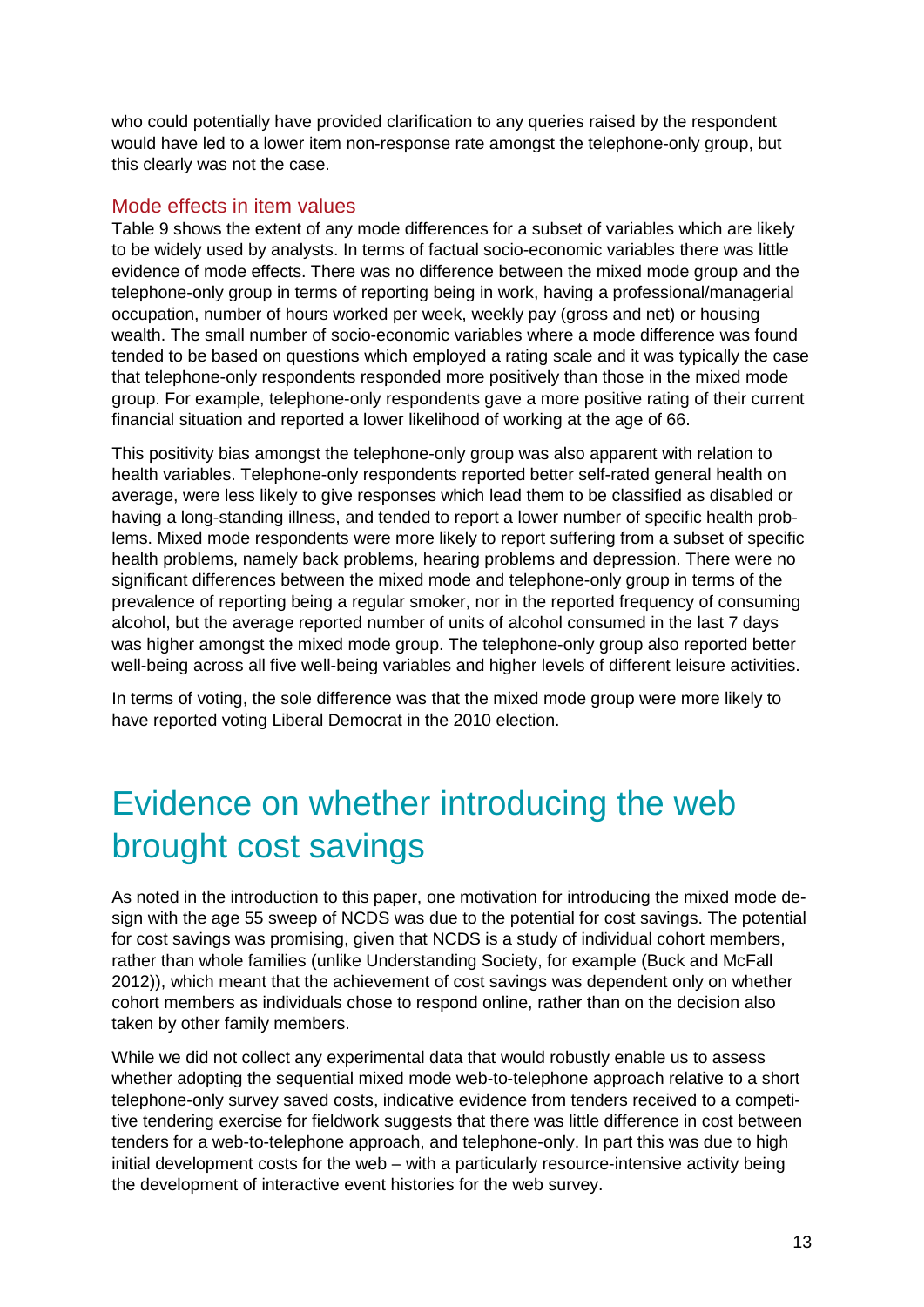While cost savings were perhaps not realised by adopting the web on this occasion, web costs would most likely be reduced in the future, now that initial development of web interfaces has taken place. Moreover, cost savings could be higher in future now that high web take-up is known (tenders were costed assuming 40% take-up rate, relative to over 60% achieved). Cost savings might also be higher for longer interviews.

## **Conclusions**

The higher response rate obtained for the sample allocated to the mixed mode data collection protocol is a clear benefit to the adoption of the mixed mode approach. The higher than expected participation by web, at over 60%, showed that the majority of the cohort was willing (and indeed preferred) to complete the questionnaire online rather than respond by telephone, with an overall gain in response of around 5 percentage points from the adoption of the mixed mode relative to the telephone-only approach a very positive one for the study.

Online and telephone data quality appears to be comparable in most cases – as evidenced by the lack of detected mode effects in most variables collected in the study sweep. However, there were some clear exceptions to this – most notably in self-assessed ratings of financial status and health, self-reports of a number of health conditions and indices of wellbeing, and in item non-response to financial variables such as income/earnings and wealth, all of which are heavily used survey items of central interest to many users of the study.

Where mode effects have been detected, the inclusion of an experimental element to the survey has enabled us both to inform researchers of exactly which variables present mode effects, as well as allowing the potential for robust methodologies to correct for these.

What implications do these findings have for future data collections in NCDS or other birth cohort and other studies? In order to employ the mixed mode approach judiciously, we mainly restricted data collection to more factual topics. Telephone and online data are not usually compatible if the question asks for a judgment on a topic (especially non-salient ones), asks about non-norm behaviours or attitudes, or uses a multi-point response scale. Our findings of significant mode effects in the key subjective questions that were included, and in other questions where social desirability bias was likely to be an issue, confirm this judgement as correct. Perhaps less expected were the differences in item non-response in financial variables, which suggests the web, and mixed mode approaches which include the web, may also not be ideal for these items.

Going forward in the design of future sweeps, these limitations suggest that sequential mixed mode web-to-telephone should not become the primary mode of approach, especially for the study's major sweeps where collection of financial variables, for example, is a central part of the study. In any case, the use of the telephone seems likely to prove increasingly challenging as part of any survey design. However, the successful take-up by web, and its apparent superior data quality to phone, especially for some question types – for example, where social desirability appears to be an issue – suggests potential continued use of the web as part of a multi-mode approach to future sweeps, perhaps as a supplement to face to face interviewing.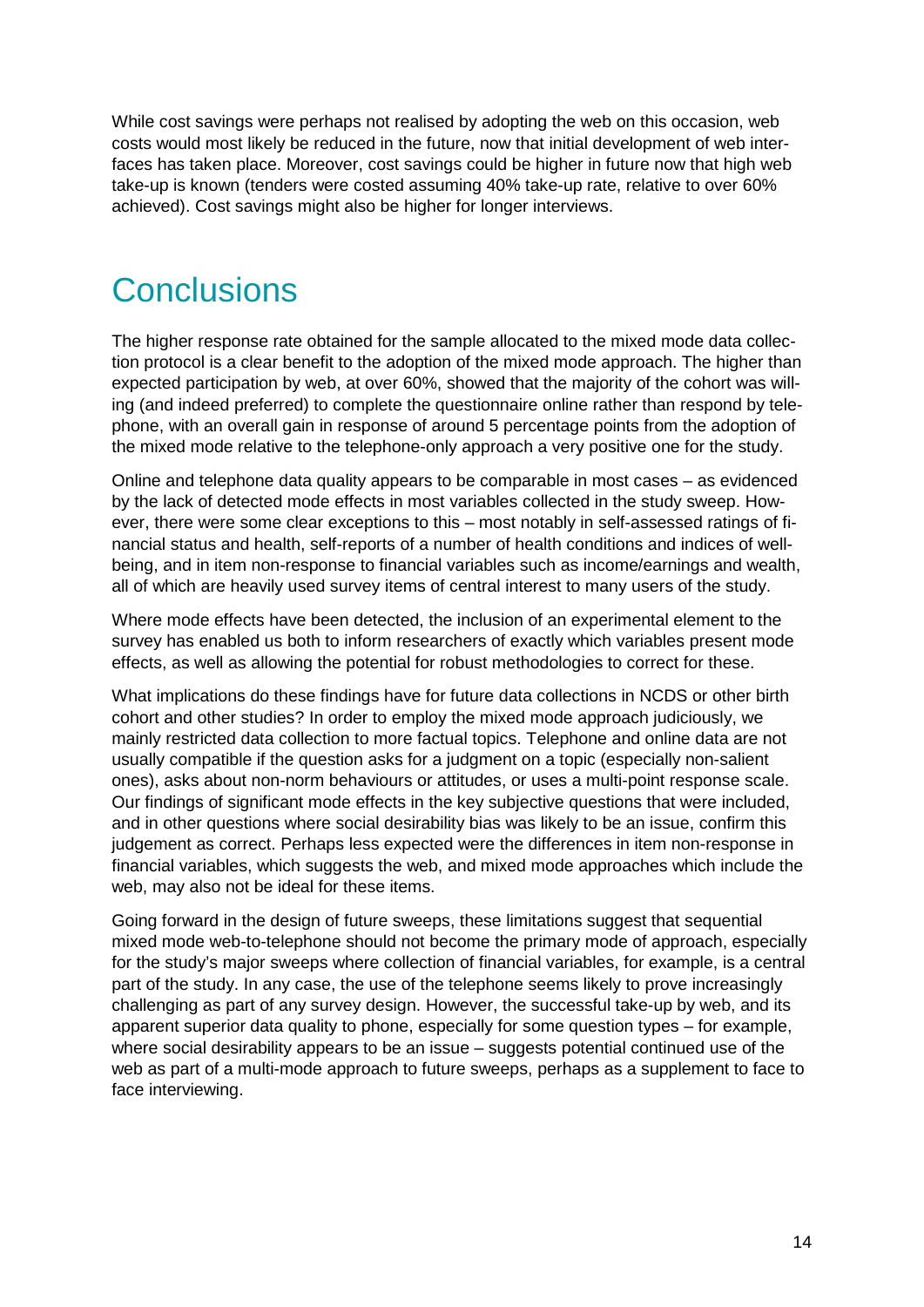## References

Bianchi, A., Biffignandi, S., and Lynn, P. (2017). Web-Face-to-Face Mixed-Mode Design in a Longitudinal Survey: Effects on Participation Rates, Sample Composition, and Costs. *Journal of Official Statistics*, 33(2), 385–408.

Buck, N., and McFall, S. (2012). Understanding Society: Design Overview. *Longitudinal and Life Course Studies*, 3(1), 5-17.

Calderwood, L. (2016). Effects of Mode on Response Rates. Paper presented at the CLOSER Workshop: Mixing Modes and Measurement Methods in Longitudinal Studies, London.

Carpenter, H., and Burton, J. (2018). Adaptive Push-to-Web: Experiments in a Household Panel Study. Understanding Society Working Paper Series, No. 2018-05. https://www.understandingsociety.ac.uk/sites/default/files/downloads/working-papers/2018-05.pdf

Daikeler, J., Bošnjak, M., and Lozar Manfreda, K. (2019). Web Versus Other Survey Modes: An Updated and Extended Meta-Analysis Comparing Response Rates. *Journal of Survey Statistics and Methodology*, advance online access.

De Leeuw, E. D. (2018). Mixed-Mode: Past, Present, and Future. *Survey Research Methods*, 12(2), 75-89.

De Leeuw, E. D. (2005). To Mix or Not to Mix Data Collection Modes in Surveys. *Journal of Official Statistics*, 21(5), 233-255.

Dillman, D., Smyth, J. & Christian, L.M. (2009). *Internet, Mail and Mixed-Mode Surveys: The Tailored Design Method*, 3rd edition. Hoboken, New Jersey: Wiley.

Elliott, M. N., Zaslavsky, A. M., Goldstein, E., Lehrman, W., Hambarsoomians, K., Beckett, M. K., and Giordano, L. (2009). Effects of Survey Mode, Patient Mix, and Nonresponse on CAHPS Hospital Survey Scores. *Health Services Research*, 44(2), 501-518.

Fong, B., & Williams, J. (2011). British Crime Survey: Feasibility of Boosting Police Force Area (PFA) Sample Sizes Using Supplementary Recontact Surveys *Report for the Home Office*. London: TNS-BMRB.

Gaia, A. (2017). The Effect of Respondent Incentives on Panel Attrition in a Sequential Mixed-Mode Design. No. 2017-03, UK: Institute of Social and Economic Research.

Greene, J., Speizer, H., and Wiitala, W. (2008). Telephone and Web: Mixed-Mode Challenge. *Health Services Research*, 43(1), 230-248.

Heerwegh, D., and Loosveldt, G. (2008). Face-to-Face Versus Web Surveying in a High-Internet-Coverage Population: Differences in Response Quality. *Public Opinion Quarterly*, 72(5), 836-846.

Heerwegh, D. (2009) Mode Differences Between Face-to-Face and Web Surveys: an Experimental investigation of Data Quality and Social Desirability Effects. *International Journal of Public Opinion Research*, 21(1), 111–121.

Hochstim, J. R. (1967). A Critical Comparison of Three Strategies of Collecting Data from Households. *Journal of the American Statistical Association*, 62(319), 976–989.

Hope, S., Campanelli, P., Nicolaas, G., Lynn, P., and Jäckle, A. (2014). The Role of the Interviewer in Producing Mode Effects: Results from a Mixed Modes Experiment Comparing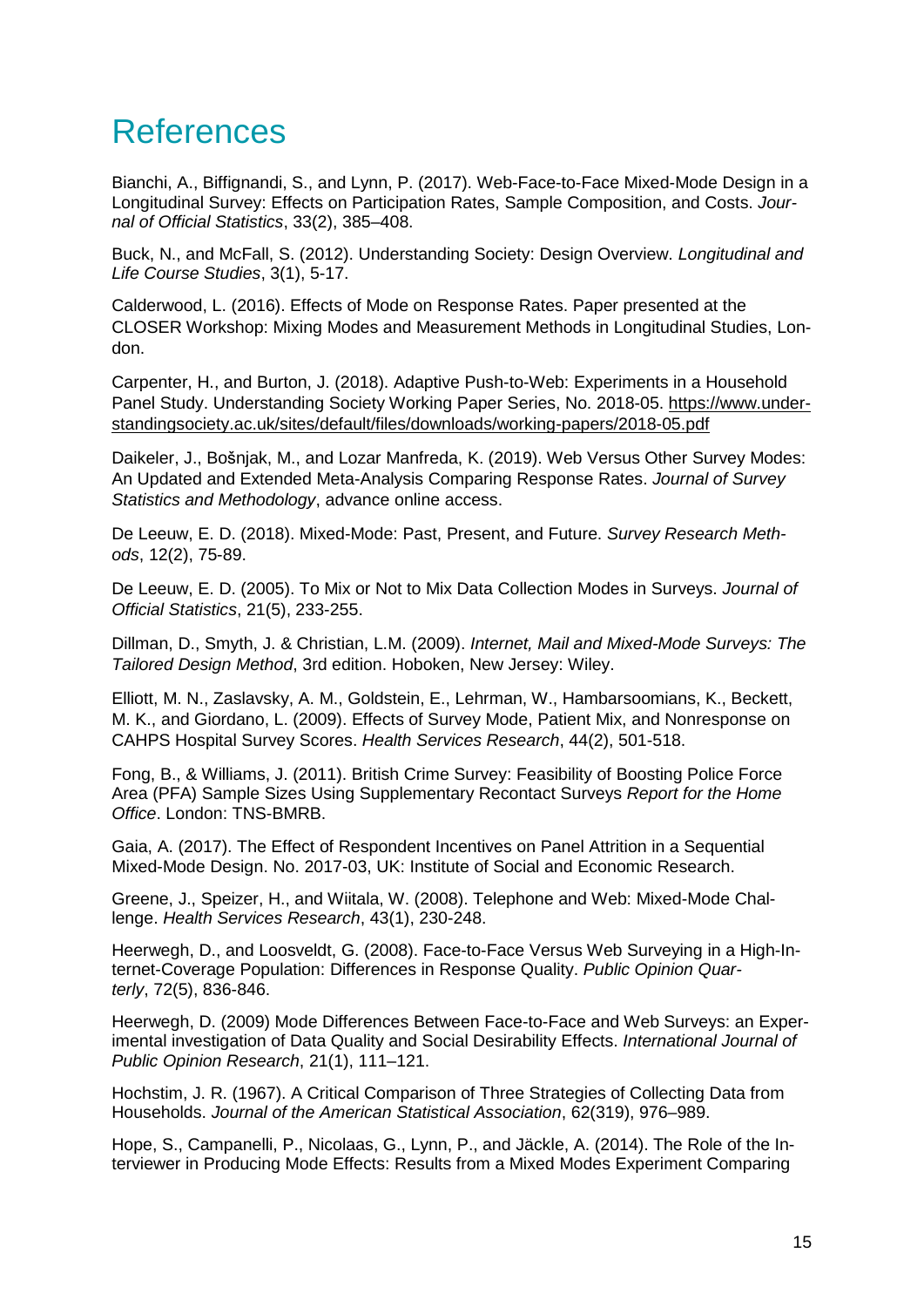Face-to-Face, Telephone and Web Administration. No. 2014-20, ISER Working Paper Series, available at https://www.iser.essex.ac.uk/research/publications/working-papers/iser/2014-20.pdf.

Imbens, G. W. & Rubin, D. B. (2015). Instrumental Variables Analysis of Randomized Experiments with One-sided Noncompliance, Chapter 24 of Causal Inference for Statistics, Social, and Biomedical Sciences, an Introduction. Cambridge University Press. Chapter DOI: http://dx.doi.org/10.1017/CBO9781139025751.025

Jäckle, A., Lynn, P., Burton, J. (2015). Going Online with a Face-to-Face Household Panel: Effects of a Mixed Mode Design on Item and Unit Non-Response. *Survey Research Methods*, 9(1), 57-70.

Jäckle, A., Roberts, C., Lynn, P. (2010). Assessing the Effect of Data Collection Mode on Measurement. *International Statistical Review*, 78(1), 3–20.

Jäckle, A. (2016). Identifying and Predicting the Effects of Data Collection Mode on Measurement. Paper presented at the CLOSER Mixing Modes and Measurement Methods in Longitudinal Studies Workshop, London.

Jäckle, A., Gaia, A., and Benzeval, M. (2017). Mixing Modes and Measurement Methods in Longitudinal Studies. Report Submitted to the Cohort & Longitudinal Studies Enhancement Resources (CLOSER). UCL Institute of Education, London.

Kappelhof, J. (2015). The Impact of Face-to-Face vs Sequential Mixed-Mode Designs on the Possibility of Nonresponse Bias in Surveys Among Non-Western Minorities in the Netherlands. *Journal of Official Statistics*, 31(1), 1–31.

Kreuter, F., Presser, S., and Tourangeau, R. (2008). Social Desirability Bias in CATI, IVR, and Web Surveys: The Effects of Mode and Question Sensitivity. *Public Opinion Quarterly*, 72(5), 847-865.

Krosnick, J. A., and Alwin, D. F. (1987). An Evaluation of a Cognitive Theory of Response-Order Effects in Survey Measurement. *Public Opinion Quarterly*, 51(2), 201-219.

Laaksonen, S., and Heiskanen, M. (2014). Comparison of Three Modes for a Crime Victimization Survey. *Journal of Survey Statistics and Methodology*, 2(4), 459-483.

Lozar Manfreda, K. & Vehovar, V. (2002). Mode Effect in Web Surveys. In the proceedings from The American Association for Public Opinion Research (AAPOR) 57th Annual Conference, 2002.

Manfreda, K. L., Bosnjak, M., Berzelak, J., Haas, I., and Vehovar, V. (2008). Web Surveys Versus Other Survey Modes: A Meta-Analysis Comparing Response Rates. *International Journal of Market Research*, 50(1), 79-104.

McHorney, C. A., Kosinski, M., and Ware, J.E. Jr. (1994). Comparisons of the Costs and Quality of Norms for the SF-36 Health Survey Collected by Mail versus Telephone Interview: Results from a National Survey. *Medical Care*, 32(6), 551–567.

McMorris, B. J., Petrie, R. S., Catalano, R. F., Fleming, C. B., Haggerty, K. P., and Abbott, R. D. (2009). Use of Web and in-Person Survey Modes to Gather Data from Young Adults on Sex and Drug Use an Evaluation of Cost, Time, and Survey Error Based on a Randomized Mixed Mode Design. *Evaluation Review*, 33(2), 138–158.

Sakshaug, J. W., Cernat, A., and Raghunathan, T. E. (2019). Do Sequential Mixed-Mode Surveys Decrease Nonresponse Bias, Measurement Error Bias, and Total Bias? An Experimental Study. *Journal of Survey Statistics and Methodology*, online advance access.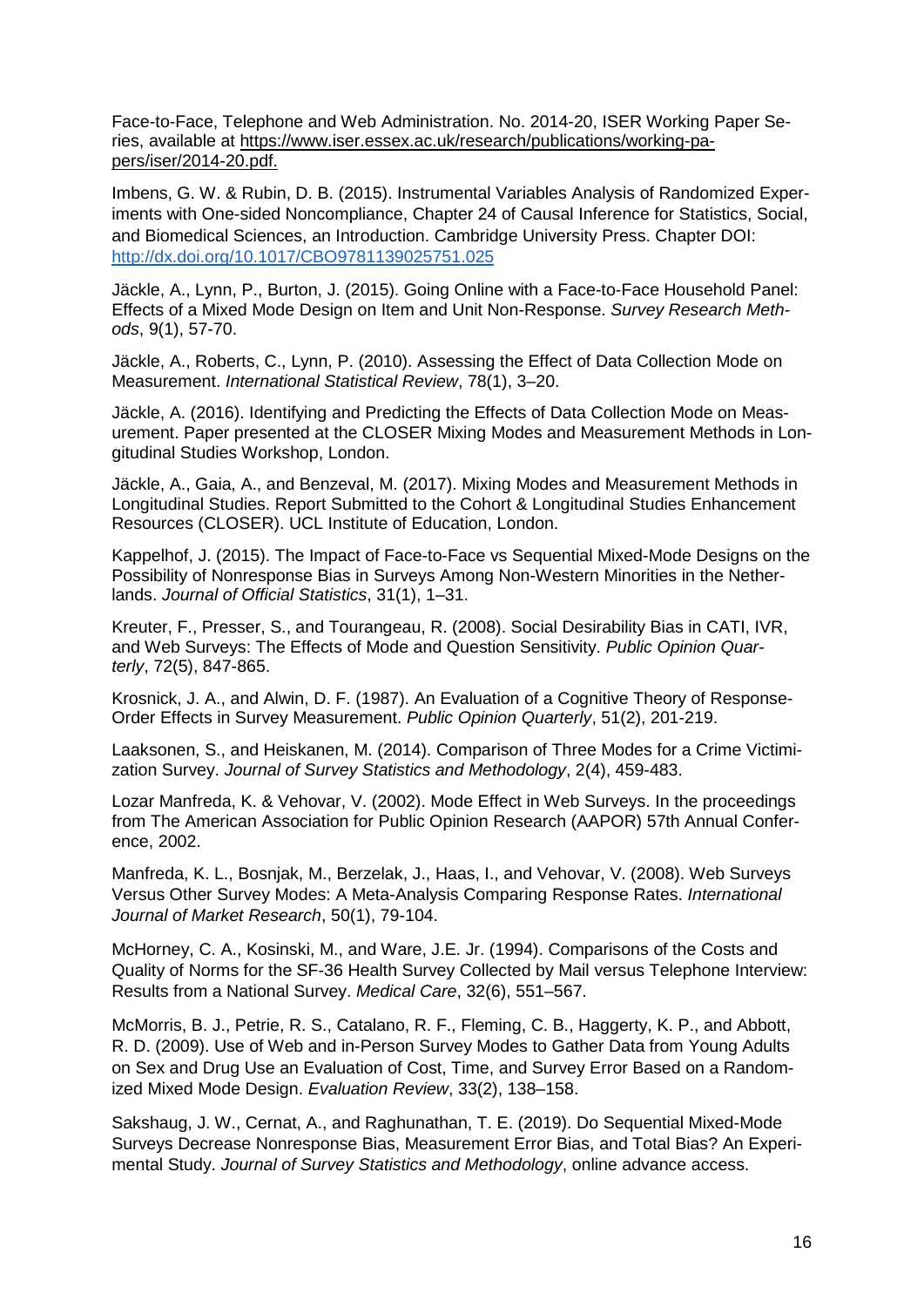Schonlau, M., Zapert, K., Simon, L., Sanstad, K., Marcus, S., Adams, J., Spranca, M., et al. (2003). A Comparison Between Responses From a Propensity-Weighted Web Survey and an Identical RDD Survey. *Social Science Computer Review*, 22(1), 128-138.

Scott, A., Jeon, S. H., Joyce, C. M., Humphreys, J. S., Kalb, G., Witt, J., and Leahy, A. (2011). A Randomised Trial and Economic Evaluation of the Effect of Response Mode on Response Rate, Response Bias, and item Non-Response in a Survey of Doctors. *BMC Medical Research Methodology*, 11(1), 126.

Siemiatycki, J. (1979). A Comparison of Mail, Telephone, and Home Interview Strategies for Household Health Surveys. *American Journal of Public Health*, 69(3), 238–245.

Wagner, J., Arrieta, J., Guyer, H., and Ofstedal, M. B. (2014). Does Sequence Matter in Multimode Surveys: Results from an Experiment. *Field Methods*, 26(2), 141–155.

Wood, M., & Kunz, S. (2014). CAWI in a Mixed Mode Longitudinal Design *Understanding Society Working Paper Series 2014-07*. Colchester: University of Essex.

Ye, C., Fulton, J., and Tourangeau, R. (2011). More Positive or More Extreme? A Meta-Analysis of Mode Differences in Response Choice. *Public Opinion Quarterly*, 75(2), 349-365.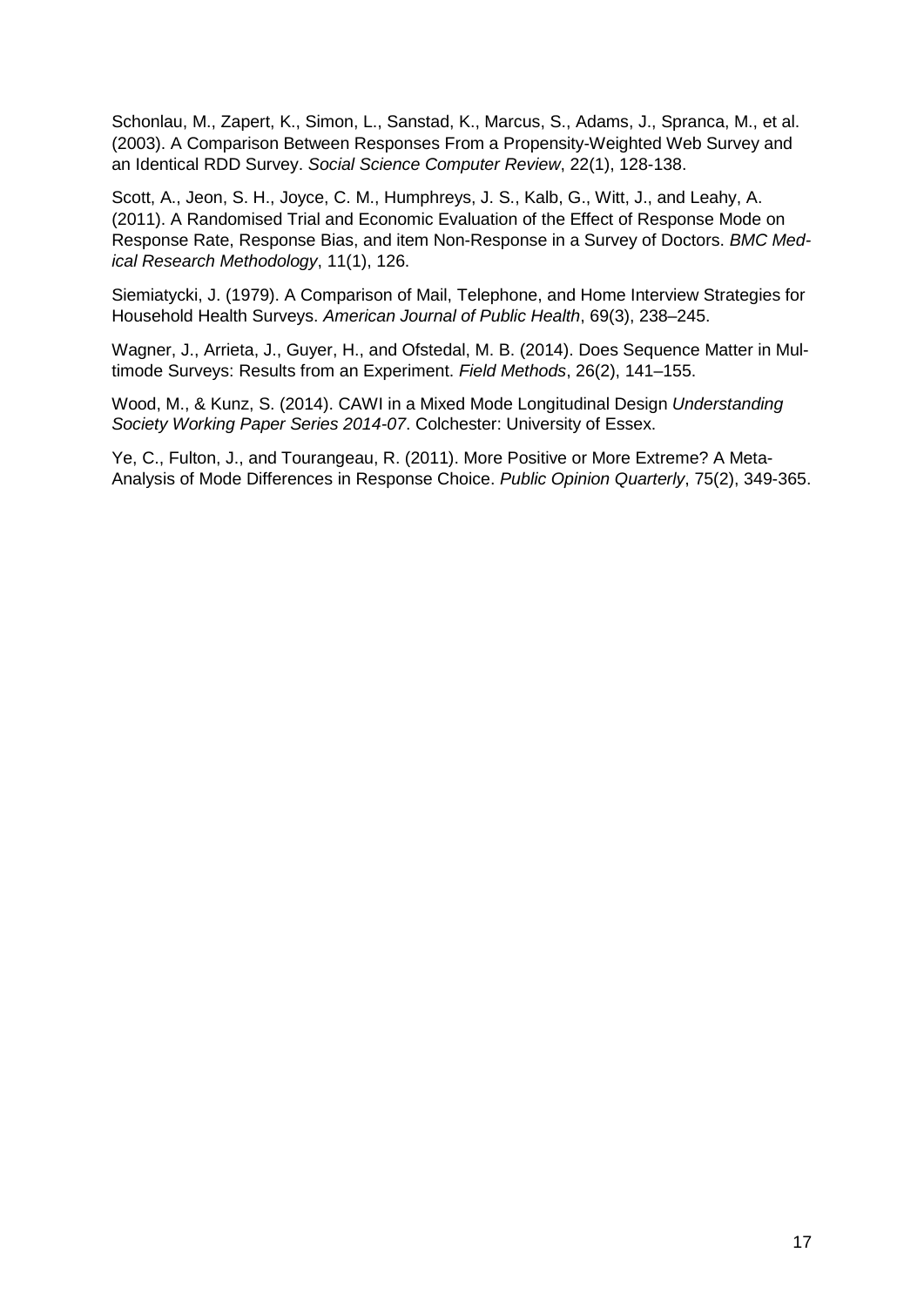# **Tables**

## **Table 1: Definitions of key model variables**

| Variable<br>in model | <b>Definition</b>                                         | <b>Note</b>                                                                                                        |
|----------------------|-----------------------------------------------------------|--------------------------------------------------------------------------------------------------------------------|
| $W_i$                | Response by web                                           | Treatment of principal interest                                                                                    |
| $Y_i$                | Outcome of interest                                       | Participation in the study sweep (1-0)<br>Item responses (1-0)                                                     |
|                      |                                                           | Item values (can be discrete or continuous)                                                                        |
|                      | Random assignment to<br>the mixed mode treatment<br>group | This causally effects response by web, since<br>only those allocated to the mixed mode group<br>can respond by web |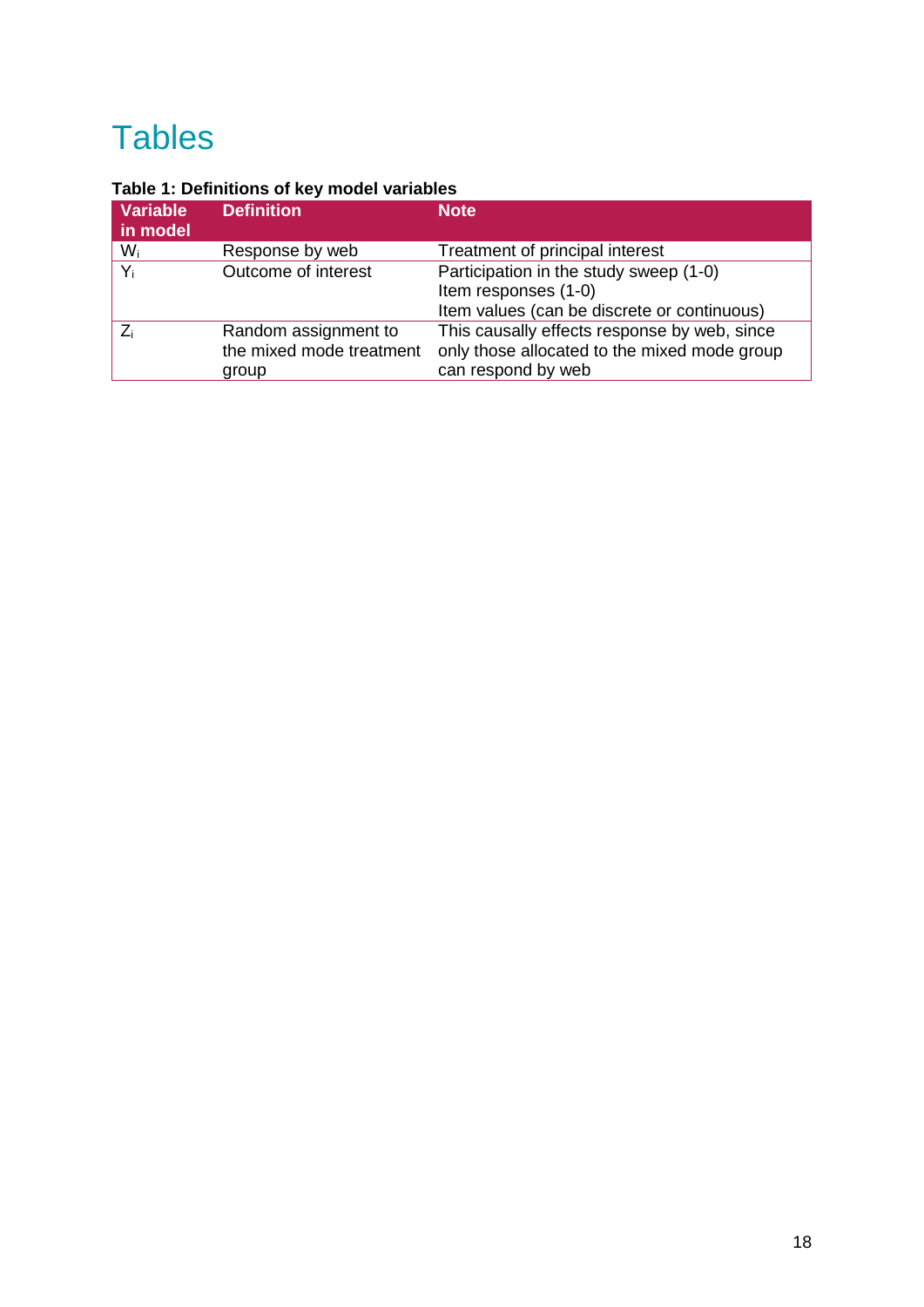## **Table 2: Respondent profiles – all mixed mode vs all telephone-only (n = 10,586 cohort members randomised into experimental groups)**

|                                                                 |                          |                    | <b>Mean</b>        |          | <b>Mean difference</b> |         |
|-----------------------------------------------------------------|--------------------------|--------------------|--------------------|----------|------------------------|---------|
|                                                                 | Number                   | Mixed mode         | Telephone-only     | Estimate | 95% CI                 | p-value |
|                                                                 | non-missing              | $(Z=1)$ (n = 9110) | $(Z=0)$ (n = 1476) |          |                        |         |
| Whether participated at 50                                      | 10,586                   | 0.88               | 0.88               | 0.00     | $-0.02, 0.02$          | 0.93    |
| Whether email provided to study                                 | 10,586                   | 0.72               | 0.72               | 0.00     | $-0.02, 0.03$          | 0.94    |
| Computer use - age 50                                           |                          |                    |                    |          |                        |         |
| Computer at home                                                | 10,586                   | 0.89               | 0.89               | $-0.01$  | $-0.03, 0.01$          | 0.37    |
| Use home computer >2 per week                                   | 10,586                   | 0.62               | 0.62               | 0.01     | $-0.02, 0.03$          | 0.62    |
| Personal access to internet                                     | 10,586                   | 0.76               | 0.77               | $-0.01$  | $-0.03, 0.02$          | 0.54    |
| Computer skills excellent or good                               | 10,586                   | 0.34               | 0.36               | $-0.02$  | $-0.04, 0.01$          | 0.23    |
| Demographics - age 50                                           |                          |                    |                    |          |                        |         |
| Sex                                                             | 10,586                   | 0.49               | 0.49               | 0.00     | $-0.03, 0.03$          | 0.93    |
| <b>White British</b>                                            | 10,586                   | 0.96               | 0.95               | 0.01     | $-0.01, 0.02$          | 0.33    |
| Homeowner                                                       | 10,586                   | 0.83               | 0.83               | $-0.01$  | $-0.03, 0.01$          | 0.47    |
| In work                                                         | 10,586                   | 0.84               | 0.84               | 0.00     | $-0.03, 0.03$          | 0.94    |
| Professional/managerial occupation                              | $\overline{\mathsf{A}}$  | 0.45               | 0.44               | 0.00     | $-0.03, 0.04$          | 0.79    |
| Weekly net pay                                                  | $\overline{\phantom{a}}$ | 405                | 402                | 3        | $-47,53$               | 0.91    |
| Living with partner                                             | 10,586                   | 0.79               | 0.78               | 0.01     | $-0.02, 0.03$          | 0.52    |
| Has degree                                                      | 10,586                   | 0.33               | 0.35               | $-0.02$  | $-0.05, 0.01$          | 0.18    |
| Health and health behaviours - age 50                           |                          |                    |                    |          |                        |         |
| Fair or poor health                                             | 10,586                   | 0.19               | 0.18               | 0.02     | $-0.01, 0.04$          | 0.19    |
| Regular smoker                                                  | 10,586                   | 0.23               | 0.22               | 0.01     | $-0.01, 0.04$          | 0.33    |
| Problematic drinker                                             | 10,586                   | 0.19               | 0.17               | 0.02     | $-0.01, 0.04$          | 0.19    |
| CASP-12 Quality of Life Score                                   | 10,586                   | 25.9               | 26.1               | $-0.2$   | $-0.5, 0.2$            | 0.33    |
| Cognitive function - age 50                                     |                          |                    |                    |          |                        |         |
| Animal naming test score                                        | 10,586                   | 22.1               | 22.2               | $-0.1$   | $-0.5, 0.3$            | 0.52    |
| Word list recall score                                          | 10,586                   | 6.5                | 6.5                | 0.0      | $-0.1, 0.0$            | 0.28    |
| Delayed word list recall score                                  | 10,586                   | 5.4                | 5.4                | $-0.1$   | $-0.2, 0.1$            | 0.29    |
| Letter cancellation speed score                                 | 10,586                   | 26.0               | 26.2               | $-0.2$   | $-0.6, 0.2$            | 0.34    |
| Letter cancellation accuracy score (low score=greater accuracy) | 10,586                   | 4.5                | 4.6                | $-0.1$   | $-0.4, 0.1$            | 0.22    |

CI: Confidence interval.

<sup>A</sup> Numbers of cohort members in employment varied between 8890 and 8931 across imputed datasets.

<sup>B</sup> Numbers of cohort members in employment and with non-zero weekly net pay varied between 7616 and 7655 across imputed datasets.

Imputation model included experimental group assignment and all the variables in the table plus variables predictive of non-response (social class at birth,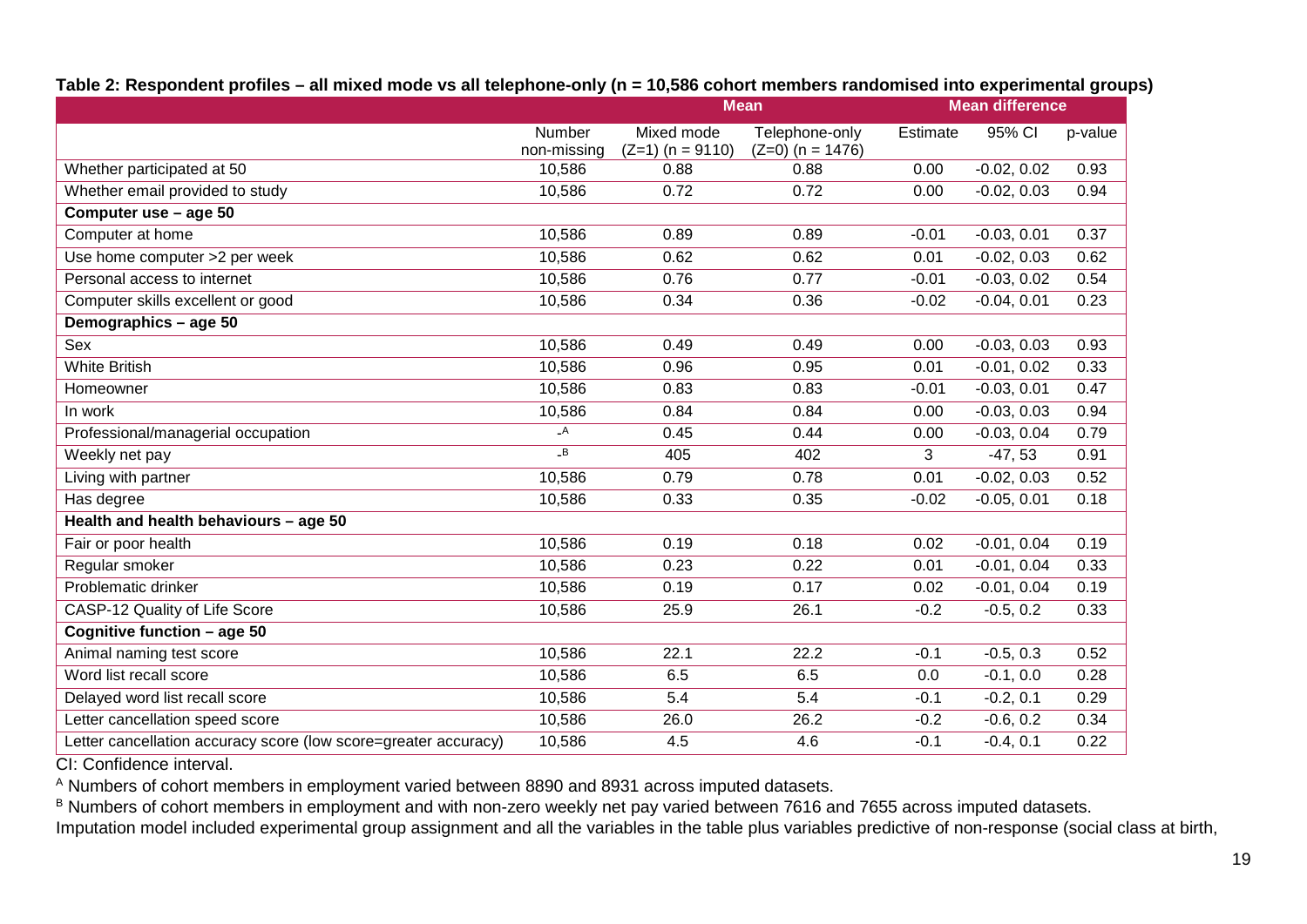region of residence at birth, Rutter behavioural score at age 7, social environment at age 7, region of residence at age 11, special educational needs at age 11, English ability at age 11 and general ability test score at age 11).

Joint likelihood ratio test of all parameters relating to the above variables (excluding weekly net pay and professional/managerial occupation, which are not defined on the whole sample so would reduce the analysis sample size) in a probit model with randomised group as the outcome gives  $p = 0.86$ .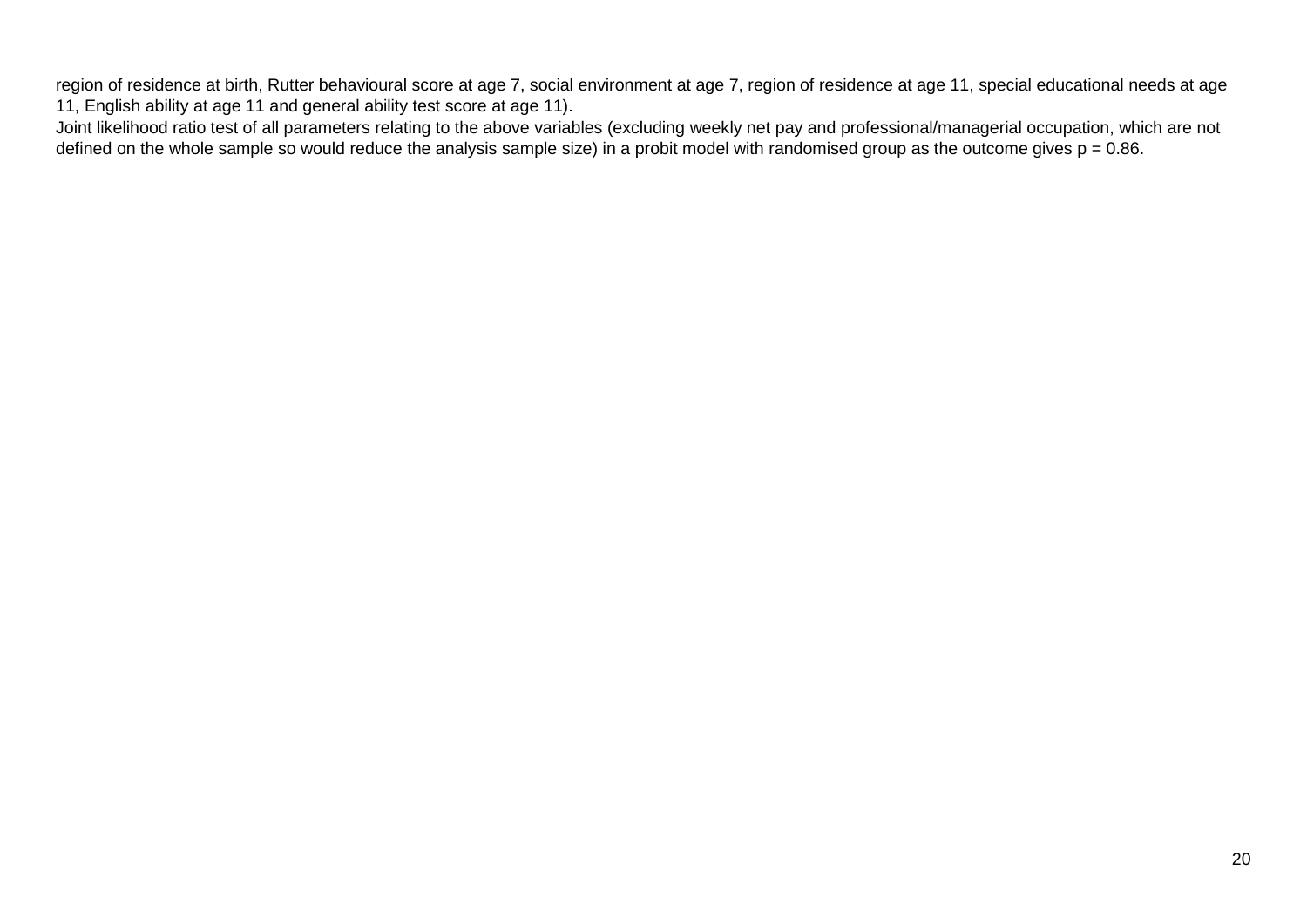### **Table 3: Survey response**

|                  |                            | <b>Experiment</b><br>$(n = 10,586)$ |                                       | <b>Excluded from experiment</b><br>$(n = 967)$ |       |              |  |  |  |  |  |
|------------------|----------------------------|-------------------------------------|---------------------------------------|------------------------------------------------|-------|--------------|--|--|--|--|--|
|                  | Mixed<br>mode<br>$(Z = 1)$ | Tele-<br>phone-only<br>$(Z = 0)$    | Emigrants (no UK<br>telephone number) | UK Cases with no<br>telephone number           | Other | <b>Total</b> |  |  |  |  |  |
| Issued           | 9110                       | 1476                                | 367                                   | 572                                            | 28    | 11553        |  |  |  |  |  |
| Inter-<br>viewed | 7547                       | 1149                                | 194                                   | 44                                             | 25    | 8959         |  |  |  |  |  |
| Response<br>Rate | 82.8%                      | 77.8%                               | 52.9%                                 | $7.7\%$                                        | 89.3% | 77.5%        |  |  |  |  |  |

Note: Data from the 178 'Dress Rehearsal' interviews (all by mixed mode, with 137 web and 41 telephone interviews) has been merged with the data collected during the main stage of data collection giving a total of 9,137 interviews in the Age 55 NCDS (Study Number 7669) deposited data at UKDA. A more detailed breakdown of survey response is provided in the NCDS 2013 Follow-Up Technical Report (www.cls.ioe.ac.uk/ncds9techreport).

#### **Table 4: Compliance status – response by web or telephone**

|               |        | <b>Mixed mode</b><br>$(Z = 1)$ (n = 9110) |         | <b>Telephone-only</b><br>$(Z = 0)$ (n = 1476) |         |
|---------------|--------|-------------------------------------------|---------|-----------------------------------------------|---------|
|               |        | Responded                                 |         |                                               |         |
|               | Web    |                                           |         | Responded by tele-                            |         |
|               | $(W =$ | Telephone                                 | Non-re- | phone                                         | Non-re- |
|               |        | $(W = 0)$                                 | sponse  | $(W = 0)$                                     | sponse  |
| N             | 5612   | 1935                                      | 1563    | 1149                                          | 327     |
| % of all in   | 61.6%  | 21.2%                                     | 17.2%   | 77.8%                                         | 22.2%   |
| group         |        |                                           |         |                                               |         |
| % of respond- | 74.4%  | 25.6%                                     |         | 100%                                          |         |
| ers           |        |                                           |         |                                               |         |

Eighty five per cent of web-responders used either a PC or a laptop to complete the questionnaire. Another 14% used a tablet and less than one per cent used some other device (note response by Smartphone was not permitted). Currently, the typical ratio for UK online surveys of the general population is 80% PC/laptop and 20% tablet/other device so the device profile for the NCDS was slightly 'older' in terms of technology.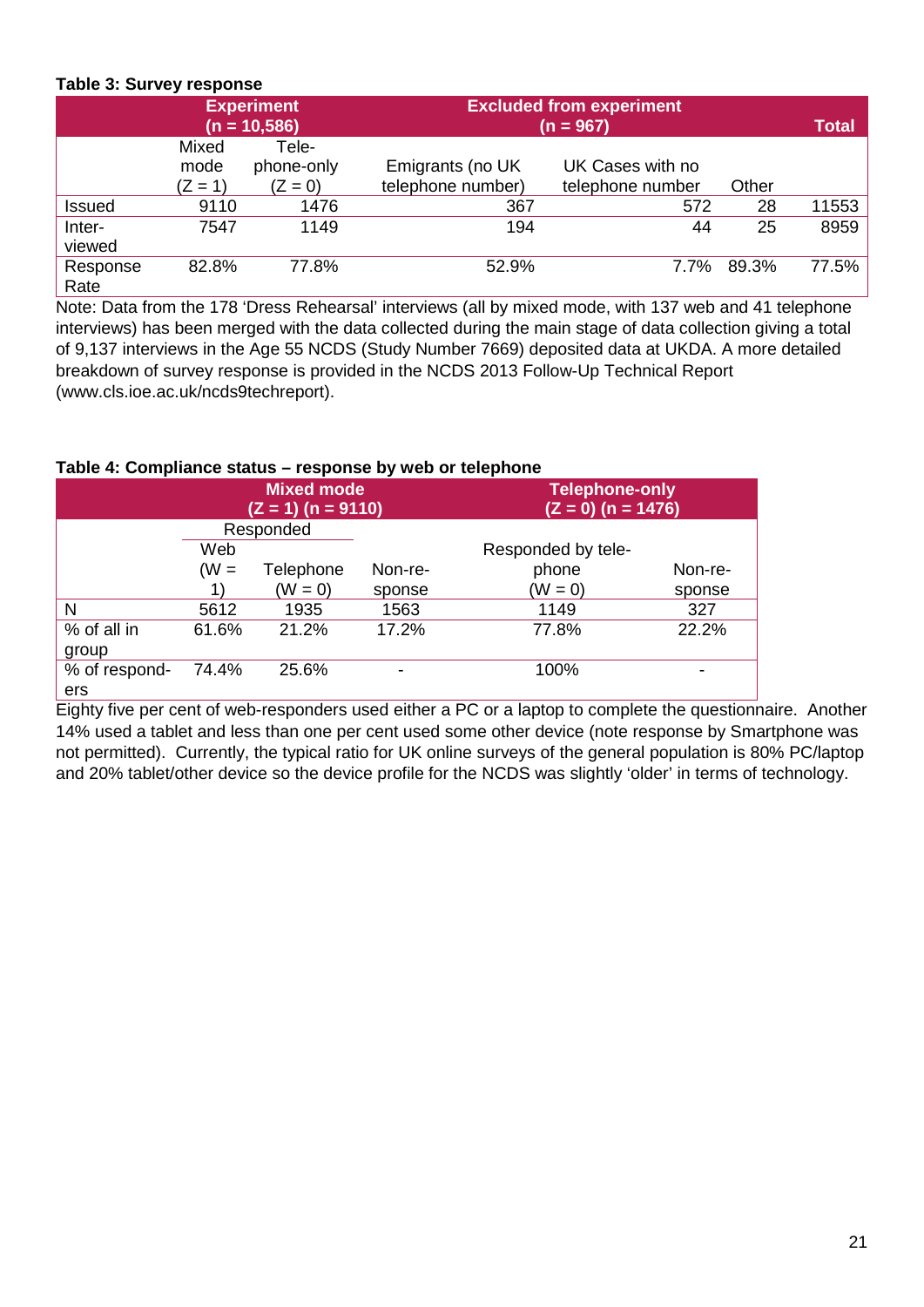## **Table 5: Respondent profiles – mixed mode web vs mixed mode telephone (n = 7,547 mixed mode respondents)**

|                                                             |                            | <b>Mean</b>      |                  | <b>Mean difference</b> |               |         |
|-------------------------------------------------------------|----------------------------|------------------|------------------|------------------------|---------------|---------|
|                                                             |                            | Mixed mode       | Mixed mode tele- |                        |               |         |
|                                                             | Number                     | web              | phone            |                        |               |         |
|                                                             | non-miss-                  | $(Z = 1, W = 1)$ | $(Z = 1, W = 0)$ | Esti-                  |               | p-      |
|                                                             | ing                        | $(n = 5612)$     | $(n = 1935)$     | mate                   | 95% CI        | value   |
| Whether participated at 50                                  | 7,547                      | 0.95             | 0.90             | 0.04                   | 0.03, 0.06    | < 0.001 |
| Whether email provided to study                             | 7,547                      | 0.92             | 0.45             | 0.47                   | 0.44, 0.49    | < 0.001 |
| Computer use - age 50                                       |                            |                  |                  |                        |               |         |
| Computer at home                                            | 7,547                      | 0.95             | 0.79             | 0.16                   | 0.14, 0.18    | < 0.001 |
| Use home computer >2 per week                               | 7,547                      | 0.74             | 0.43             | 0.32                   | 0.29, 0.34    | < 0.001 |
| Personal access to internet                                 | 7,547                      | 0.88             | 0.59             | 0.29                   | 0.27, 0.31    | < 0.001 |
| Computer skills excellent or good                           | 7,547                      | 0.43             | 0.20             | 0.24                   | 0.21, 0.26    | < 0.001 |
| Demographics - age 50                                       |                            |                  |                  |                        |               |         |
| <b>Sex</b>                                                  | 7,547                      | 0.49             | 0.49             | $-0.00$                | $-0.03, 0.02$ | 0.82    |
| <b>White British</b>                                        | 7,547                      | 0.96             | 0.95             | 0.01                   | 0.00, 0.02    | 0.01    |
| Homeowner                                                   | 7,547                      | 0.89             | 0.74             | 0.15                   | 0.13, 0.17    | < 0.001 |
| In work                                                     | 7,547                      | 0.88             | 0.79             | 0.09                   | 0.07, 0.11    | < 0.001 |
| Professional/managerial occupation                          | $\overline{\phantom{a}}$ A | 0.52             | 0.32             | 0.21                   | 0.18, 0.23    | < 0.001 |
| Weekly net pay                                              | $\overline{B}$             | 440              | 340              | 100                    | 45, 155       | < 0.001 |
| Living with partner                                         | 7,547                      | 0.84             | 0.73             | 0.11                   | 0.09, 0.14    | < 0.001 |
| Has degree                                                  | 7,547                      | 0.41             | 0.23             | 0.18                   | 0.15, 0.20    | < 0.001 |
| Health and health behaviours - age 50                       |                            |                  |                  |                        |               |         |
| Fair or poor health                                         | 7,547                      | 0.14             | 0.27             | $-0.13$                | $-0.15, -$    | < 0.001 |
| Regular smoker                                              | 7,547                      | 0.18             | 0.31             | $-0.13$                | $-0.16, -$    | < 0.001 |
| Problematic drinker                                         | 7,547                      | 0.17             | 0.21             | $-0.04$                | $-0.07, -$    | < 0.001 |
| CASP-12 Quality of Life Score                               | 7,547                      | 26.6             | 25.0             | 1.5                    | 1.2, 1.9      | < 0.001 |
| Cognitive function - age 50                                 |                            |                  |                  |                        |               |         |
| Animal naming test score                                    | 7,547                      | 23.0             | 20.9             | 2.0                    | 1.7, 2.4      | < 0.001 |
| Word list recall score                                      | 7,547                      | 6.7              | 6.2              | 0.5                    | 0.4, 0.6      | < 0.001 |
| Delayed word list recall score                              | 7,547                      | 5.6              | 5.0              | 0.6                    | 0.5, 0.7      | < 0.001 |
| Letter cancellation speed score                             | 7,547                      | 26.2             | 25.4             | 0.8                    | 0.4, 1.2      | < 0.001 |
| Letter cancellation accuracy score (low score=greater accu- | 7,547                      | 4.2              | 4.9              | $-0.7$                 | $-0.9, -0.5$  | < 0.001 |
|                                                             |                            |                  |                  |                        |               |         |

CI: Confidence interval.

<sup>A</sup> Numbers of cohort members in employment varied between 8890 and 8931 across imputed datasets.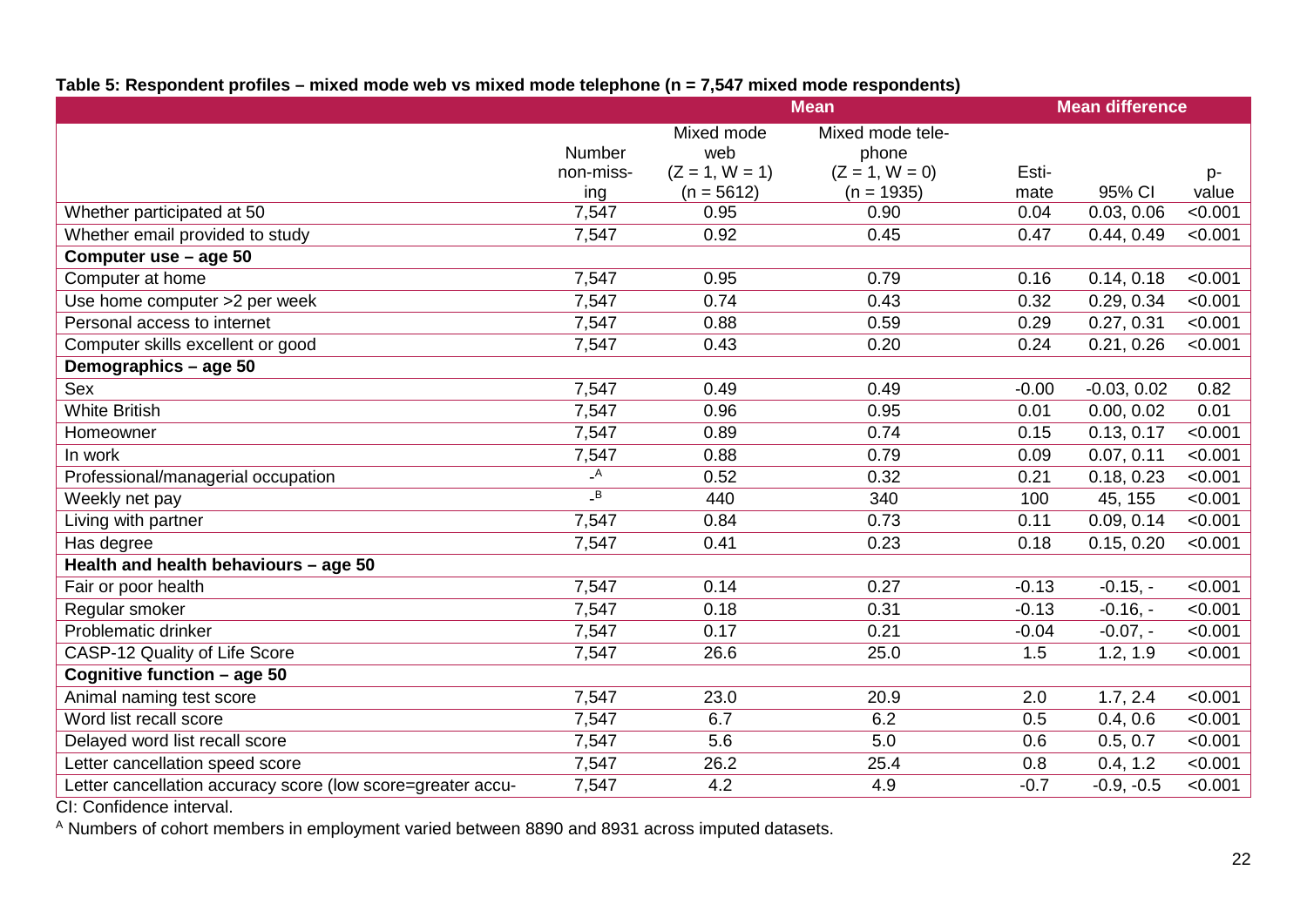<sup>B</sup> Numbers of cohort members in employment and with non-zero weekly net pay varied between 7616 and 7655 across imputed datasets. Imputation model included experimental group assignment and response status, and all the variables in the table plus variables predictive of non-response (social class at birth, region of residence at birth, Rutter behavioural score at age 7, social environment at age 7, region of residence at age 11, special educational needs at age 11, English ability at age 11 and general ability test score at age 11).

Joint likelihood ratio test of all parameters relating to the above variables (excluding weekly net pay and professional/managerial occupation, which are not defined on the whole sample so would reduce the analysis sample size) in a probit model with mixed mode web vs mixed mode telephone as the outcome gives  $p < 0.001$ .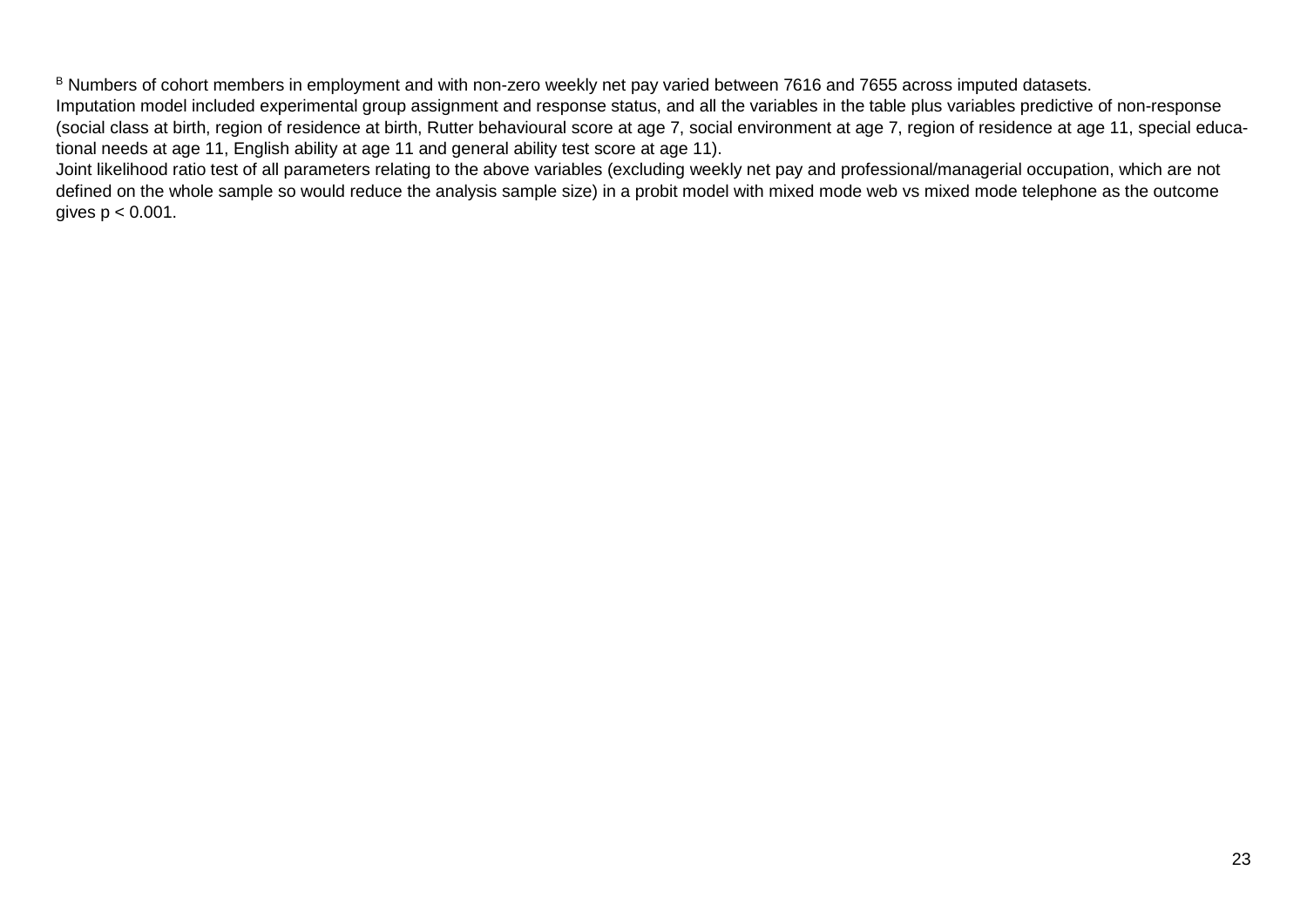**Table 6: Responders vs non-responders in the mixed mode and telephone-only groups (n = 10,586 cohort members randomised into experimental groups)** 

|                                       |                          |                     | <b>Mean</b>            | <b>Mean difference</b><br>$(1) - (3)$ |                                        |         |             |       |
|---------------------------------------|--------------------------|---------------------|------------------------|---------------------------------------|----------------------------------------|---------|-------------|-------|
|                                       |                          |                     | Mixed mode             |                                       |                                        |         |             |       |
|                                       |                          |                     | $(Z = 1)$ (n = 9110)   |                                       | Telephone-only<br>$(Z = 0)$ (n = 1476) |         |             |       |
|                                       |                          | (1)                 | (2)                    | (3)                                   | (4)                                    |         |             |       |
|                                       | Number                   | Respond-            | Non-respond-           | Respond-                              | Non-respond-                           |         |             |       |
|                                       | non-miss-                | ers<br>$(W = 0, 1)$ | ers<br>$(W \neq 0, 1)$ | ers<br>$(W = 0)$                      | ers<br>$(W \neq 0)$                    | Esti-   |             | $p-$  |
|                                       | ing                      | $(n = 7547)$        | $(n = 1563)$           | $(n = 1149)$                          | $(n = 327)$                            | mate    | 95% CI      | value |
| Whether participated at 50            | 10,586                   | 0.94                | 0.62                   | 0.95                                  | 0.63                                   | $-0.02$ | $-0.03,$    | 0.04  |
| Whether email provided to study       | 10,586                   | 0.80                | 0.36                   | 0.79                                  | 0.46                                   | 0.00    | $-0.02,$    | 0.84  |
| Computer use - age 50                 |                          |                     |                        |                                       |                                        |         |             |       |
| Computer at home                      | 10,586                   | 0.91                | 0.78                   | 0.92                                  | 0.79                                   | $-0.01$ | $-0.03,$    | 0.11  |
| Use home computer >2 per week         | 10,586                   | 0.66                | 0.43                   | 0.66                                  | 0.46                                   | 0.00    | $-0.03,$    | 0.79  |
| Personal access to internet           | 10,586                   | 0.80                | 0.55                   | 0.82                                  | 0.59                                   | $-0.02$ | $-0.03,$    | 0.22  |
| Computer skills excellent or good     | 10,586                   | 0.37                | 0.17                   | 0.40                                  | 0.20                                   | $-0.03$ | $-0.06$ ,   | 0.10  |
| Demographics - age 50                 |                          |                     |                        |                                       |                                        |         |             |       |
| Sex                                   | 10,586                   | 0.49                | 0.53                   | 0.48                                  | 0.54                                   | 0.01    | $-0.02,$    | 0.60  |
| <b>White British</b>                  | 10,586                   | 0.96                | 0.95                   | 0.96                                  | 0.93                                   | 0.00    | $-0.01$ ,   | 0.69  |
| Homeowner                             | 10,586                   | 0.85                | 0.70                   | 0.86                                  | 0.73                                   | $-0.01$ | $-0.04$     | 0.31  |
| In work                               | 10,586                   | 0.86                | 0.76                   | 0.86                                  | 0.77                                   | $-0.01$ | $-0.03,$    | 0.60  |
| Professional/managerial occupation    | $\overline{\phantom{a}}$ | 0.48                | 0.28                   | 0.48                                  | 0.30                                   | 0.00    | $-0.03,$    | 0.94  |
| Weekly net pay                        | $\overline{\phantom{a}}$ | 417                 | 340                    | 413                                   | 359                                    | 4       | $-56, 64$   | 0.90  |
| Living with partner                   | 10,586                   | 0.81                | 0.69                   | 0.80                                  | 0.71                                   | 0.01    | $-0.02,$    | 0.61  |
| Has degree                            | 10,586                   | 0.36                | 0.18                   | 0.38                                  | 0.24                                   | $-0.02$ | $-0.05,$    | 0.20  |
| Health and health behaviours - age 50 |                          |                     |                        |                                       |                                        |         |             |       |
| Fair or poor health                   | 10,586                   | 0.17                | 0.28                   | 0.16                                  | 0.23                                   | 0.01    | $-0.01$ ,   | 0.29  |
| Regular smoker                        | 10,586                   | 0.21                | 0.35                   | 0.19                                  | 0.32                                   | 0.02    | $-0.01$ ,   | 0.18  |
| Problematic drinker                   | 10,586                   | 0.18                | 0.24                   | 0.15                                  | 0.26                                   | 0.03    | 0.01,       | 0.02  |
| CASP-12 Quality of Life Score         | 10,586                   | 26.2                | 24.7                   | 26.4                                  | 25.0                                   | $-0.2$  | $-0.6, 0.1$ | 0.22  |
| Cognitive function - age 50           |                          |                     |                        |                                       |                                        |         |             |       |
| Animal naming test score              | 10,586                   | 22.4                | 20.5                   | 22.5                                  | 21.3                                   | $-0.1$  | $-0.5, 0.3$ | 0.74  |
| Word list recall score                | 10,586                   | 6.6                 | 6.1                    | 6.6                                   | 6.3                                    | 0.0     | $-0.1, 0.1$ | 0.46  |
| Delayed word list recall score        | 10,586                   | 5.5                 | 4.9                    | 5.5                                   | $\overline{5.2}$                       | 0.0     | $-0.2, 0.1$ | 0.55  |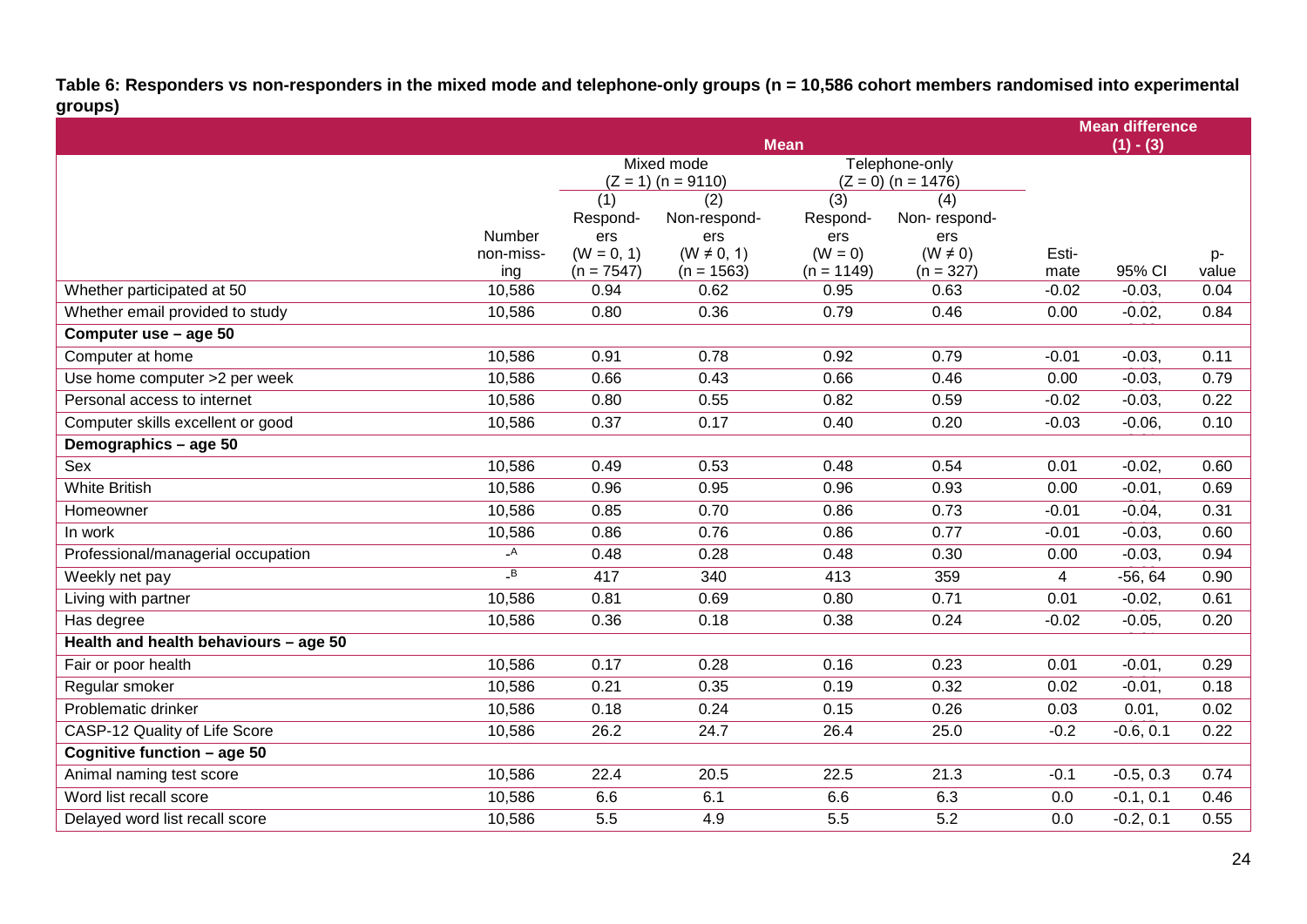| _ette<br>t cancellation speed score t                                                                          | 586<br>u.uuu | ~~<br>∠o.∪ | - - -<br>20. | ົ<br>∠∪.  | $\sim$<br>∼. | ט. | .<br>______ | ററ<br>◡.∠◡    |
|----------------------------------------------------------------------------------------------------------------|--------------|------------|--------------|-----------|--------------|----|-------------|---------------|
| _ette<br>-greate<br>u cooro<br>cancellation accuracy and<br>score<br>.<br>៶៲៶៸៳<br>$\ddot{\phantom{0}}$<br>. . | 586<br>v.vov | . .        | ぃ            | $\ddotsc$ | J.           | u. |             | $\sim$<br>◡.◡ |

CI: Confidence interval.

<sup>A</sup> Numbers of cohort members in employment varied between 8890 and 8931 across imputed datasets.

<sup>B</sup> Numbers of cohort members in employment and with non-zero weekly net pay varied between 7616 and 7655 across imputed datasets.

Imputation model included experimental group assignment and response status, and all the variables in the table plus variables predictive of non-response (social class at birth, region of residence at birth, Rutter behavioural score at age 7, social environment at age 7, region of residence at age 11, special educational needs at age 11, English ability at age 11 and general ability test score at age 11).

Joint likelihood ratio test of all parameters relating to the above variables (excluding weekly net pay and professional/managerial occupation, which are not defined on the whole sample so would reduce the analysis sample size) in a probit model with mixed mode responders vs. telephone-only responders as the outcome gives  $p = 0.41$ .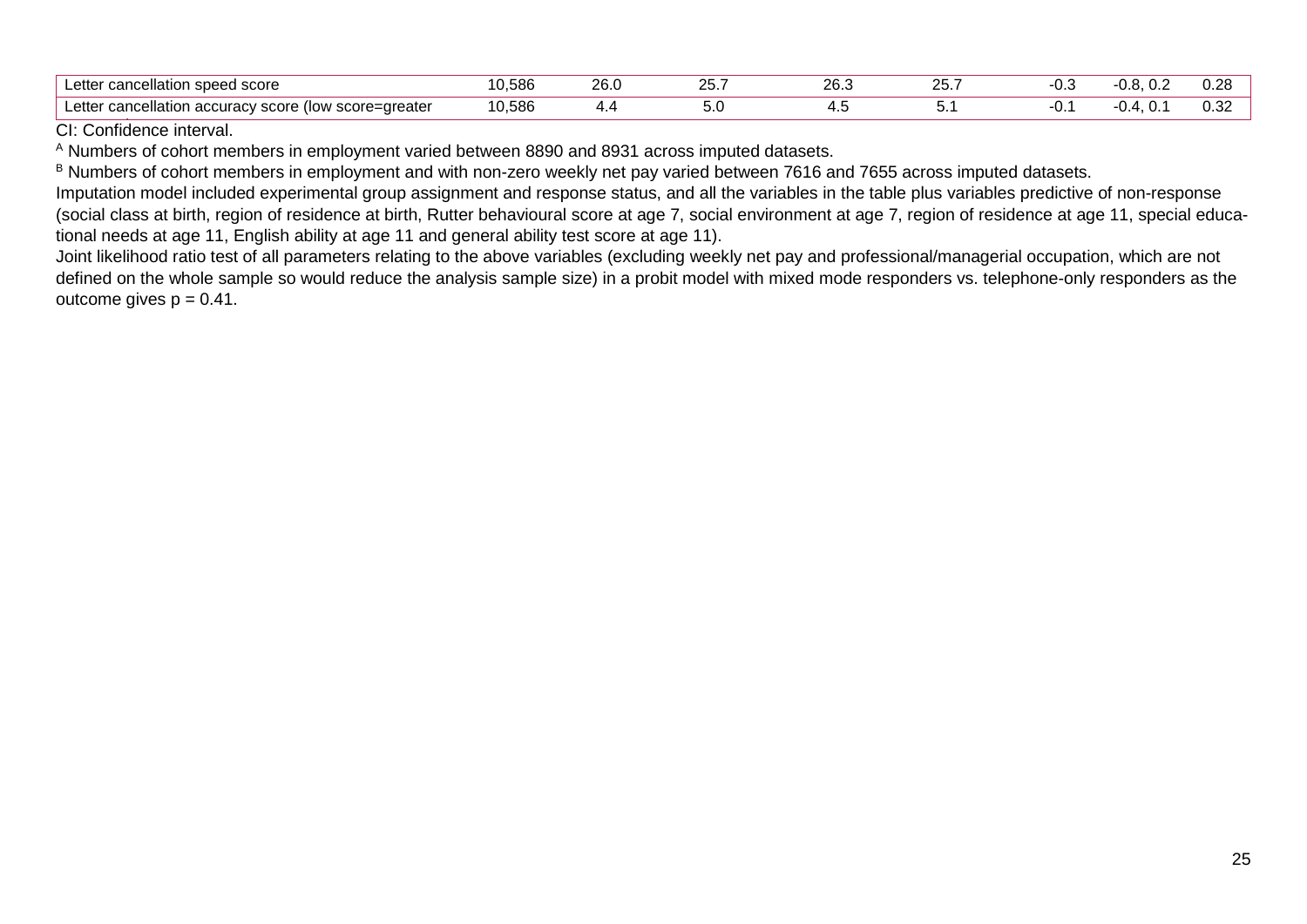|                                   |               | <b>ITT analysis</b><br><b>Response %</b> |           |          |                       |                |                                                               |                       |         |
|-----------------------------------|---------------|------------------------------------------|-----------|----------|-----------------------|----------------|---------------------------------------------------------------|-----------------------|---------|
|                                   |               |                                          |           |          | Marginal effect of MM |                |                                                               | Marginal effect of MM |         |
|                                   | <b>Number</b> | MМ                                       | TO        |          | (no control)          |                | (controlling for pre-treatment characteristics <sup>A</sup> ) |                       |         |
|                                   | non-missing   | $(Z = 1)$                                | $(Z = 0)$ | Estimate |                       | 95% CI p-value | Estimate                                                      | 95% CI                | p-value |
| Probability of response to survey | 10,586        | 82.8                                     | 77.9      | 5.0      | $2.7, 7.3$ < 0.001    |                |                                                               | 3.2, 7.2              | < 0.001 |

#### **Table 7: Response to the survey – estimates of randomised group effects (n = 10,586 cohort members randomised into experimental groups)**

CI: Confidence interval; ITT: Intention to treat.

<sup>A</sup> Controlling for: whether participated at 50, whether email provided to study, computer at home, use home computer >2 per week, personal access to internet, computer skills excellent or good, sex, white British, homeowner, in work, professional/managerial occupation, weekly net pay, living with partner, has degree, fair or poor health, regular smoker, problematic drinker, CASP-12 Quality of Life Score, animal naming test score, word list recall score, delayed word list recall score, letter cancellation speed score, letter cancellation accuracy score.

Imputation model included experimental group assignment and response status, plus the control variables listed above and variables predictive of non-response (social class at birth, region of residence at birth, Rutter behavioural score at age 7, social environment at age 7, region of residence at age 11, special educational needs at age 11, English ability at age 11 and general ability test score at age 11).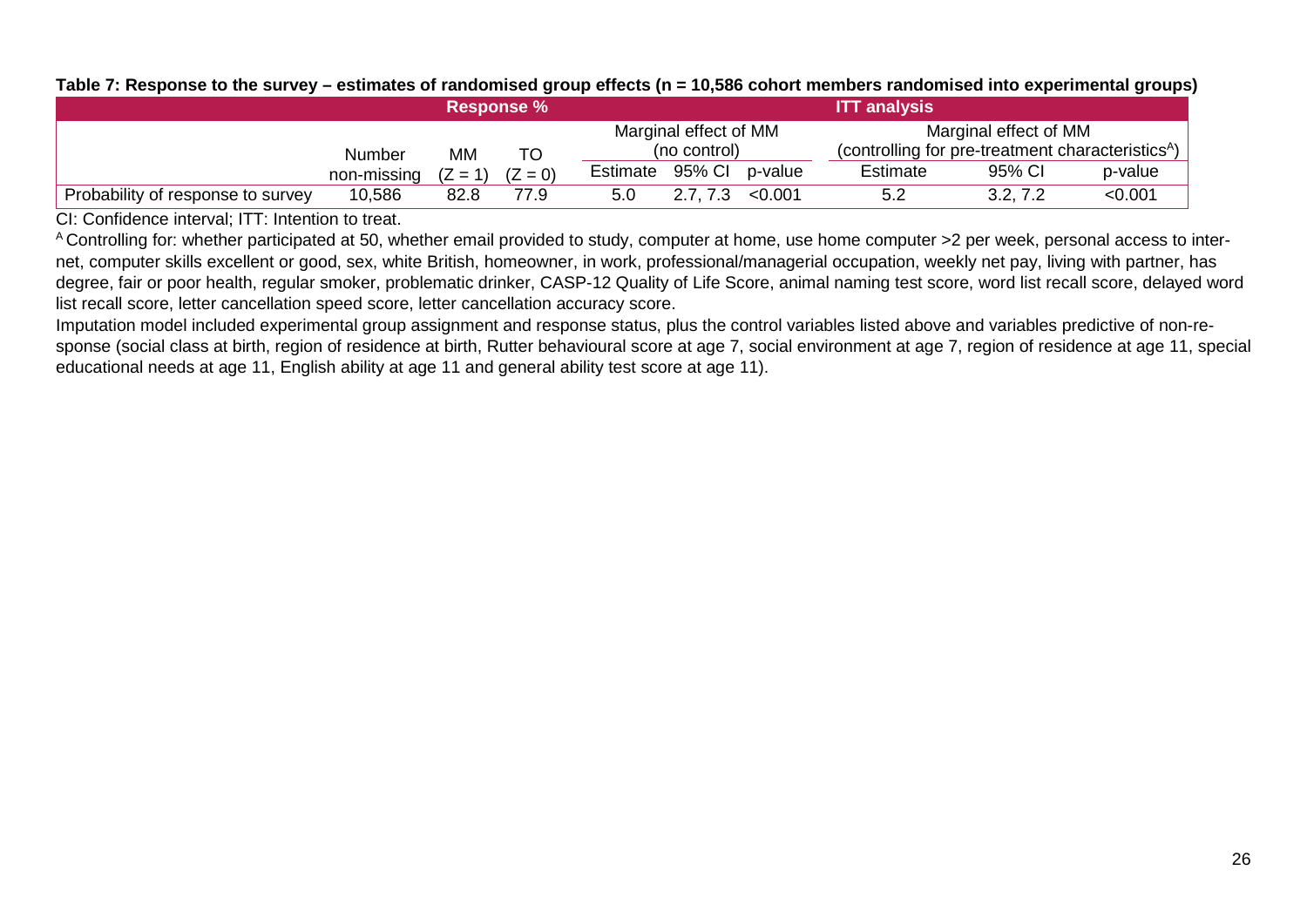#### **Table 8 MI: Item non-response – estimates of mode effects (n = 8696 responders)**

|                                                 |         | Item non-response (%)    |                              |        |                                       | <b>ITT</b> analysis |              | <b>CACE analysis</b>                                                                      |          |          |                 |                |
|-------------------------------------------------|---------|--------------------------|------------------------------|--------|---------------------------------------|---------------------|--------------|-------------------------------------------------------------------------------------------|----------|----------|-----------------|----------------|
|                                                 | Number  | Mixed mode<br>responders | Telephone-only<br>responders |        | Marginal effect of MM<br>(no control) |                     |              | Marginal effect of MM<br>(controlling for pre-treatment<br>characteristics <sup>A</sup> ) |          |          |                 |                |
|                                                 | non-    | $(Z = 1, W = 0, 1)$      | $(Z = 0, W = 0)$             | Esti-  | 95%                                   | p-                  | Esti-        |                                                                                           |          | Esti-    | 95%             | p-             |
|                                                 | missing | $(n = 7547)$             | $(n = 1149)$                 | mate   | CI                                    | value               | mate         | 95% CI                                                                                    | p-value  | mate     | <b>CI</b>       | value          |
| Expected value of prop-<br>erty                 | 7469    | 12.9                     | 7.9                          | 5.0    | 3.1,<br>6.8                           | < 0.001             | 4.9          | 3.1, 6.8                                                                                  | < 0.001  | 6.4      | 3.6,<br>9.1     | < 0.001        |
| Amount to pay off on<br>property                | 3391    | 15.5                     | 11.1                         | 4.5    | 1.3,<br>7.7                           | 0.01                | 4.3          | 1.1, 7.4                                                                                  | 0.01     | 5.4      | 1.0,<br>9.8     | 0.02           |
| Gross weekly income                             | 5579    | 13.9                     | 10.5                         | 3.5    | 1.0,<br>5.9                           | 0.01                | 3.4          | 1.0, 5.7                                                                                  | 0.01     | 4.3      | 0.9,<br>7.7     | 0.01           |
| Number of cigarettes a<br>day usually smoked    | 1206    | 2.3                      | 0.0                          | 2.3    | 1.4,<br>3.2                           | 0.06                | $\mathsf{B}$ | $\Box B$                                                                                  | $\Box B$ | $\Box B$ | $\Box$ B        | $\Box B$       |
| Derived weight - kg                             | 8696    | 7.2                      | 5.7                          | 1.5    | 0.0,<br>2.9                           | 0.05                | 1.4          | $-0.1, 2.9$                                                                               | 0.06     | 1.9      | $-0.2,$<br>4.0  | 0.08           |
| Whether voted in last<br>general election       | 8600    | 0.8                      | 0.6                          | 0.2    | $-0.3,$<br>0.7                        | 0.52                | 0.1          | $-0.4, 0.6$                                                                               | 0.66     | 0.2      | $-0.5,$<br>0.9  | 0.56           |
| Units of alcohol con-<br>sumed in last 7 days   | 6595    | 1.7                      | 1.6                          | 0.1    | $-0.7,$<br>1.0                        | 0.74                | 0.0          | $-0.9, 0.9$                                                                               | 0.97     | 0.0      | $-1.2,$<br>1.2  | 0.98           |
| Likelihood of working at<br>the age of 60       | 8649    | 2.2                      | 2.0                          | 0.1    | $-0.7,$<br>1.0                        | 0.74                | 0.1          | $-0.8, 0.9$                                                                               | 0.89     | 0.3      | $-1.5,$<br>0.9  | 0.60           |
| Frequency of alcohol<br>consumption             | 8609    | 0.1                      | 0.1                          | 0.1    | $-0.1,$<br>0.3                        | 0.54                | B            | $-B$                                                                                      | B        | B        | $\overline{B}$  | $\overline{B}$ |
| Likelihood of working at<br>the age of 66       | 8645    | 2.2                      | 2.4                          | $-0.2$ | $-1.1,$<br>0.8                        | 0.72                | $-0.2$       | $-1.1, 0.7$                                                                               | 0.68     | $-0.3$   | $-1.5,$<br>0.9  | 0.60           |
| Party voted for in 2010<br>general election     | 6305    | 7.7                      | 8.0                          | $-0.4$ | $-2.3,$<br>1.6                        | 0.72                | $-0.4$       | $-2.4, 1.6$                                                                               | 0.69     | $-0.5$   | $-3.0,$<br>2.0  | 0.69           |
| Employer provided pen-<br>sion Type A or Type B | 3753    | 5.5                      | 13.1                         | $-7.6$ | $-10.7, -$<br>4.6                     | < 0.001             | $-8.0$       | $-10.9, -$<br>5.0                                                                         | < 0.001  | $-9.7$   | $-12.5,$<br>6.9 | < 0.001        |

ITT: Intention to treat; CACE: Complier average causal effect; CI: Confidence interval.

<sup>A</sup> Controlling for: whether participated at 50, whether email provided to study, computer at home, use home computer >2 per week, personal access to internet, computer skills excellent or good, sex, white British, homeowner, in work, professional/managerial occupation, weekly net pay, living with partner, has degree, fair or poor health, regular smoker, problematic drinker, CASP-12 Quality of Life Score, animal naming test score, word list recall score, delayed word list recall score, letter cancellation speed score, letter cancellation accuracy score.

<sup>B</sup> Inestimable due to very low item non-response among one or both groups.

Imputation model included experimental group assignment and response status, and item non-response indicators for all the variables in the table plus the control variables listed above and variables predictive of non-response (social class at birth, region of residence at birth, Rutter behavioural score at age 7,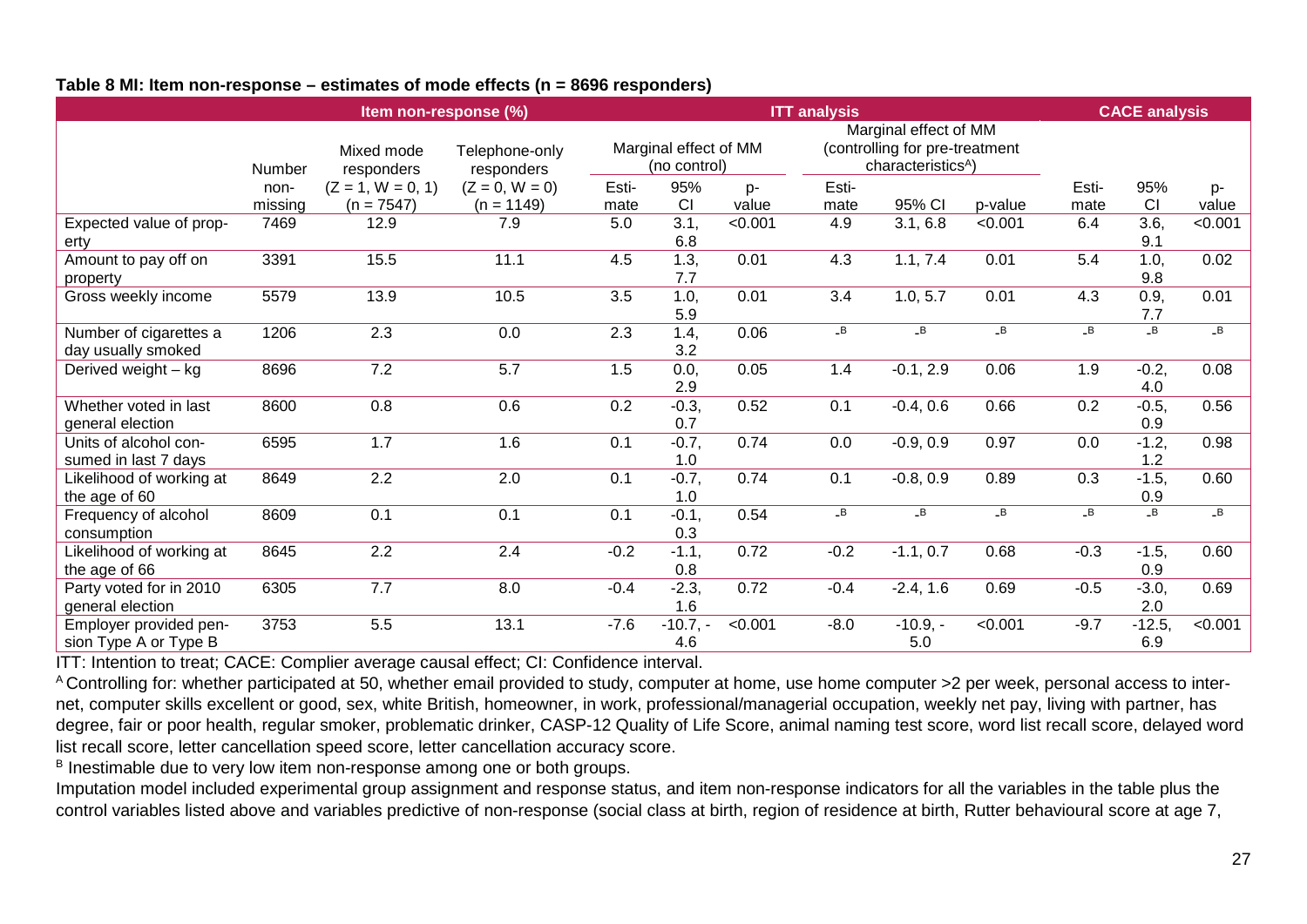social environment at age 7, region of residence at age 11, special educational needs at age 11, English ability at age 11 and general ability test score at age ).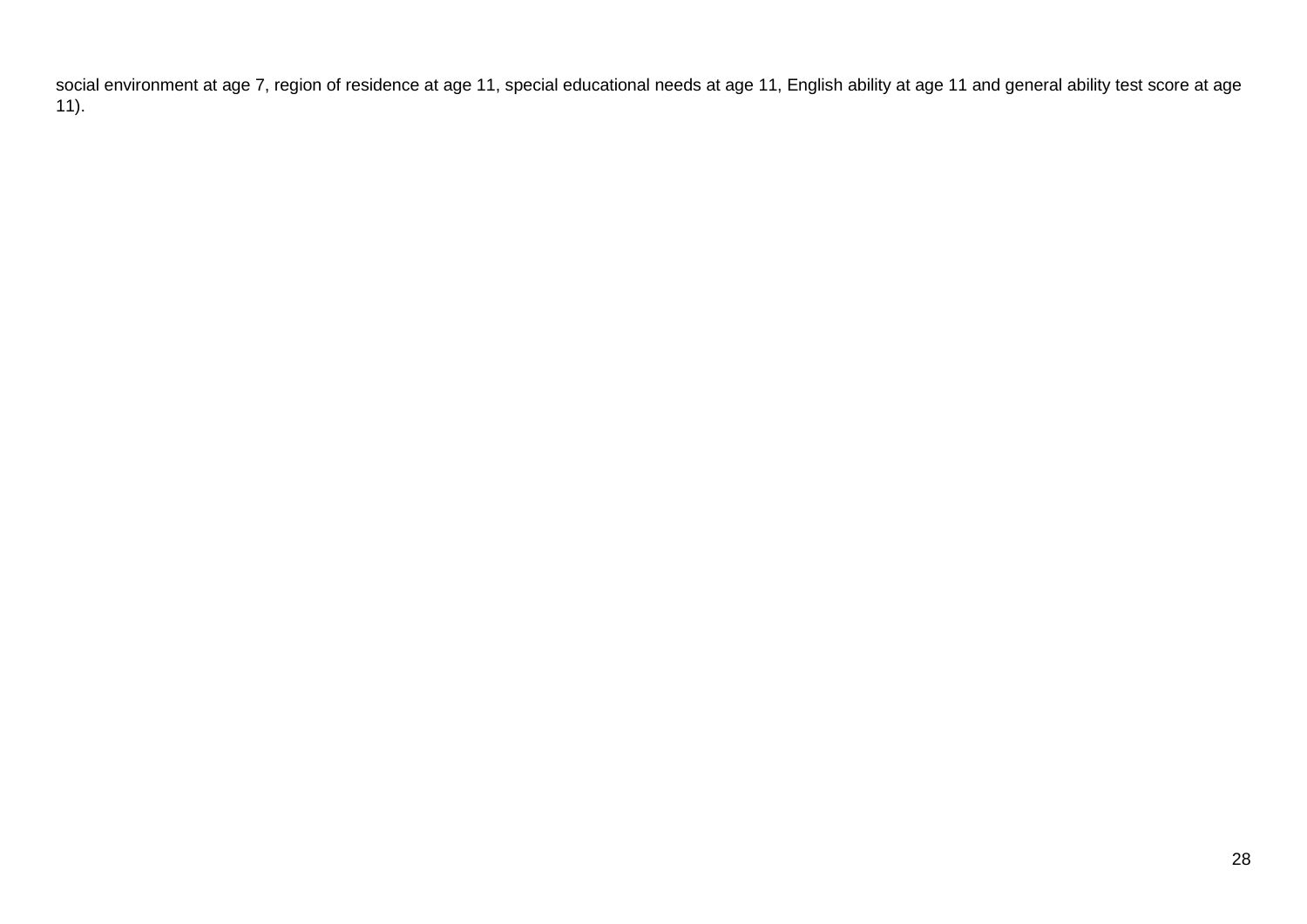## **Table 9 MI: Mean estimates – mixed mode vs telephone-only (n = 8696 responders)**

|                                                                   |                       |                                                        | <b>Mean</b>                                                                |               |                                       |                | <b>ITT analysis</b> |                                                                                           |                | <b>CACE analysis</b> |                      |                |  |
|-------------------------------------------------------------------|-----------------------|--------------------------------------------------------|----------------------------------------------------------------------------|---------------|---------------------------------------|----------------|---------------------|-------------------------------------------------------------------------------------------|----------------|----------------------|----------------------|----------------|--|
|                                                                   |                       | Mixed<br>mode<br>respond-                              |                                                                            |               | Marginal effect of MM<br>(no control) |                |                     | Marginal effect of MM<br>(controlling for pre-treatment<br>characteristics <sup>A</sup> ) |                |                      |                      |                |  |
|                                                                   | Number<br>non-missing | ers<br>$(Z = 1,$<br>$W = 0$ ,<br>1)<br>$(n =$<br>7547) | Telephone-<br>only re-<br>sponders<br>$(Z = 0,$<br>$W = 0$<br>$(n = 1149)$ | Esti-<br>mate | 95% CI                                | p-<br>value    | Esti-<br>mate       | 95% CI                                                                                    | p-value        | CACE                 | 95% CI               | p-<br>value    |  |
| Socio-economic char-<br>acteristics                               |                       |                                                        |                                                                            |               |                                       |                |                     |                                                                                           |                |                      |                      |                |  |
| Whether working at 55                                             | 8574                  | 0.81                                                   | 0.82                                                                       | $-0.01$       | $-0.04$ ,<br>0.01                     | 0.30           | $-0.01$             | $-0.03,$<br>0.01                                                                          | 0.45           | $-0.01$              | $-0.04$ ,<br>0.02    | 0.41           |  |
| Whether profes-<br>sional/managerial occu-<br>pation at 55        | 8696                  | 0.35                                                   | 0.35                                                                       | 0.00          | $-0.03,$<br>0.03                      | 0.91           | 0.01                | $-0.01,$<br>0.04                                                                          | 0.34           | 0.02                 | $-0.02,$<br>0.05     | 0.38           |  |
| Hours worked per week<br>in main job                              | 5503                  | 37.1                                                   | 37.7                                                                       | $-0.6$        | $-1.5, 0.4$                           | 0.27           | $-0.6$              | $-1.5, -0.2$                                                                              | 0.15           | $-0.8$               | $-2.0, 0.3$          | 0.17           |  |
| Gross weekly pay (if has<br>a job) $-$ capped £4000               | 4828                  | 623                                                    | 593                                                                        | 30            | $-18, 77$                             | 0.23           | 54                  | $-11, 119$                                                                                | 0.11           | 67                   | $-11, 146$           | 0.09           |  |
| Net weekly pay (if has a<br>$job$ ) – capped £2500                | 4775                  | 425                                                    | 411                                                                        | 14            | $-12, 40$                             | 0.29           | 23                  | $-16, 61$                                                                                 | 0.24           | 25                   | $-19,69$             | 0.26           |  |
| Age 55 - self-rated fi-<br>nancial situation - re-<br>verse coded | 8586                  | 3.83                                                   | 4.00                                                                       | $-0.17$       | $-0.23,-$<br>0.10                     | $\sqrt{0.001}$ | $-0.15$             | $-0.21,-$<br>0.09                                                                         | $\sqrt{0.001}$ | $-0.17$              | $-0.25,-$<br>0.10    | $\sqrt{0.001}$ |  |
| Any qualifications re-<br>ported                                  | 8604                  | 0.15                                                   | 0.14                                                                       | 0.01          | $-0.01,$<br>0.03                      | 0.29           | 0.01                | $-0.01,$<br>0.04                                                                          | 0.22           | 0.02                 | $-0.01,$<br>0.05     | 0.24           |  |
| Number of qualifications<br>reported                              | 8696                  | 0.17                                                   | 0.15                                                                       | 0.02          | 0.00,<br>0.05                         | 0.08           | 0.03                | 0.00, 0.05                                                                                | 0.06           | 0.03                 | 0.00,<br>0.07        | 0.08           |  |
| Likelihood of working at<br>the age of 60                         | 8464                  | 68.7                                                   | 66.7                                                                       | 2.0           | $-0.3, 4.4$                           | 0.09           | 2.1                 | 0.0, 4.3                                                                                  | 0.06           | 2.9                  | $-0.1, 5.8$          | 0.06           |  |
| Likelihood of working at<br>the age of 66                         | 8454                  | 39.0                                                   | 35.4                                                                       | 3.6           | 1.2, 6.0                              | 0.004          | 3.6                 | 1.2, 6.0                                                                                  | 0.003          | 4.5                  | 1.5, 7.6             | 0.004          |  |
| Expected value of prop-<br>erty                                   | 6558                  | 373,356                                                | 404,229                                                                    | $-30,874$     | $-71,597,$<br>9850                    | 0.14           | $-33,518$           | $-73,566,$<br>6530                                                                        | 0.10           | $-43,472$            | $-91,953,$<br>5010   | 0.08           |  |
| Amount yet to pay off on<br>property                              | 2884                  | 120,835                                                | 106,193                                                                    | 14,643        | $-23,888,$<br>53,174                  | 0.46           | 14,595              | $-23,957,$<br>53,147                                                                      | 0.46           | 18,342               | $-29,917,$<br>66,601 | 0.46           |  |
| Number of relationships<br>reported                               | 8692                  | 1.07                                                   | 1.07                                                                       | 0.00          | $-0.01,$<br>0.02                      | 0.68           | 0.00                | $-0.02,$<br>0.02                                                                          | 0.98           | 0.00                 | $-0.02,$<br>0.02     | 0.78           |  |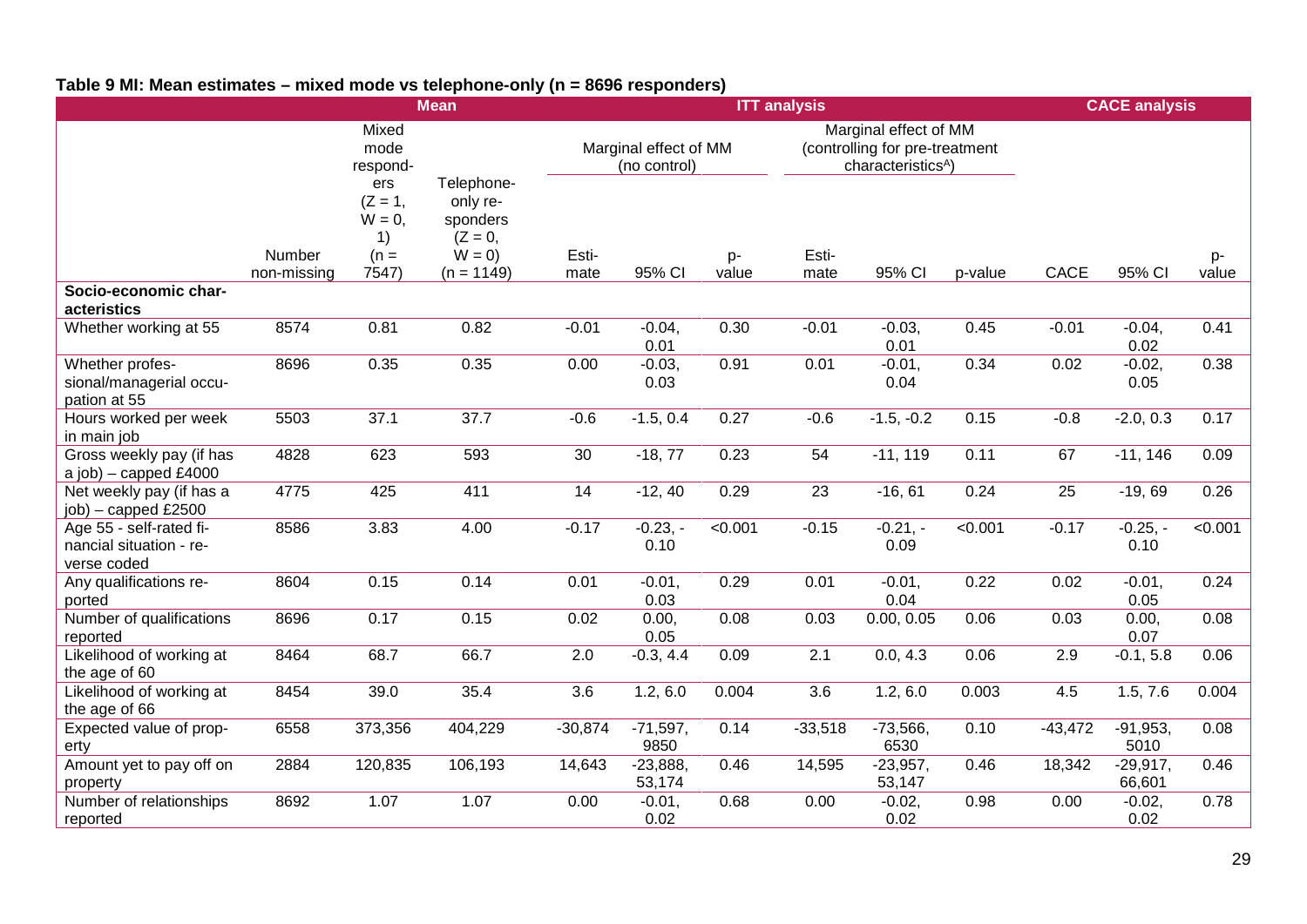| Number of addresses<br>reported                            | 1566 | 1.39 | 1.35 | 0.04    | $-0.07,$<br>0.14  | 0.50    | 0.03             | $-0.07$ ,<br>0.14 | 0.55    | 0.03    | $-0.11,$<br>0.16  | 0.70    |
|------------------------------------------------------------|------|------|------|---------|-------------------|---------|------------------|-------------------|---------|---------|-------------------|---------|
| Number of economic ac-<br>tivities                         | 2728 | 1.52 | 1.51 | 0.01    | $-0.10,$<br>0.12  | 0.90    | 0.00             | $-0.11,$<br>0.11  | 0.99    | 0.00    | $-0.13,$<br>0.14  | 0.95    |
| <b>Health</b>                                              |      |      |      |         |                   |         |                  |                   |         |         |                   |         |
| Self-rated general<br>health (1 to 5) reverse<br>coded     | 8612 | 3.33 | 3.43 | $-0.10$ | $-0.17,-$<br>0.04 | 0.003   | $-0.07$          | $-0.13,-$<br>0.01 | 0.02    | $-0.08$ | $-0.15,$<br>0.00  | 0.04    |
| Whether classified as<br>disabled                          | 8579 | 0.20 | 0.17 | 0.03    | 0.01,<br>0.06     | 0.004   | 0.03             | 0.01, 0.05        | 0.01    | 0.04    | 0.01,<br>0.07     | 0.02    |
| Whether has a long-<br>standing illness                    | 8590 | 0.33 | 0.30 | 0.03    | 0.00,<br>0.06     | 0.03    | 0.03             | 0.00, 0.05        | 0.05    | 0.04    | 0.00,<br>0.07     | 0.06    |
| Number of health prob-<br>lems reported                    | 8696 | 1.24 | 1.11 | 0.13    | 0.05,<br>0.21     | 0.001   | 0.11             | 0.04, 0.18        | 0.003   | 0.14    | 0.05,<br>0.24     | 0.003   |
| (Derived) Weight in kilo-<br>grams                         | 8085 | 79.4 | 79.8 | $-0.4$  | $-1.5, 0.8$       | 0.51    | $-0.6$           | $-1.6, 0.4$       | 0.22    | $-0.9$  | $-2.3, 0.5$       | 0.21    |
| Specific health problems                                   |      |      |      |         |                   |         |                  |                   |         |         |                   |         |
| Asthma or wheezy<br>bronchitis                             | 8593 | 0.12 | 0.11 | 0.01    | $-0.01,$<br>0.03  | 0.23    | 0.01             | $-0.01,$<br>0.03  | 0.41    | 0.01    | $-0.01$ ,<br>0.04 | 0.36    |
| <b>Diabetes</b>                                            | 8598 | 0.07 | 0.06 | 0.00    | $-0.01,$<br>0.02  | 0.61    | 0.00             | $-0.01,$<br>0.02  | 0.81    | 0.00    | $-0.02,$<br>0.02  | 0.71    |
| Backache, sciatica,<br>disc prolapse                       | 8596 | 0.26 | 0.23 | 0.03    | 0.00,<br>0.05     | 0.04    | 0.03             | 0.00, 0.05        | 0.05    | 0.03    | 0.00,<br>0.07     | 0.07    |
| Cancer or leukaemia                                        | 8599 | 0.04 | 0.04 | 0.00    | $-0.01,$<br>0.01  | 0.90    | 0.00             | $-0.01,$<br>0.01  | 0.80    | 0.00    | $-0.02,$<br>0.01  | 0.84    |
| Problems with hear-<br>ing                                 | 8598 | 0.11 | 0.09 | 0.02    | 0.00,<br>0.04     | 0.03    | 0.02             | 0.00, 0.04        | 0.04    | 0.02    | 0.00,<br>0.05     | 0.06    |
| High blood pressure                                        | 8595 | 0.22 | 0.22 | 0.00    | $-0.02,$<br>0.03  | 0.78    | 0.00             | $-0.03,$<br>0.02  | 0.93    | 0.00    | $-0.04$ ,<br>0.03 | 0.93    |
| Heart problems                                             | 8586 | 0.06 | 0.04 | 0.01    | 0.00,<br>0.03     | 0.04    | 0.01             | 0.00, 0.03        | 0.06    | 0.01    | 0.00,<br>0.03     | 0.12    |
| Depression, emo-<br>tional and psychiatric                 | 8590 | 0.16 | 0.13 | 0.02    | 0.00,<br>0.05     | 0.03    | 0.02             | 0.00, 0.04        | 0.04    | 0.02    | 0.00,<br>0.05     | 0.09    |
| <b>Health behaviours</b>                                   |      |      |      |         |                   |         |                  |                   |         |         |                   |         |
| Number of units of alco-<br>hol consumed in last 7<br>days | 6484 | 10.6 | 8.1  | 2.5     | 1.6, 3.4          | < 0.001 | $\overline{1.9}$ | 1.2, 2.7          | < 0.001 | 2.4     | 1.5, 3.3          | < 0.001 |
| Whether drinks most<br>days                                | 8597 | 0.18 | 0.17 | 0.01    | $-0.01$ ,<br>0.03 | 0.37    | 0.00             | $-0.02,$<br>0.03  | 0.81    | 0.00    | $-0.03,$<br>0.04  | 0.77    |
| Whether regular smoker                                     | 8597 | 0.14 | 0.13 | 0.01    | $-0.01,$<br>0.03  | 0.46    | 0.00             | $-0.02,$<br>0.01  | 0.62    | 0.00    | $-0.03,$<br>0.02  | 0.74    |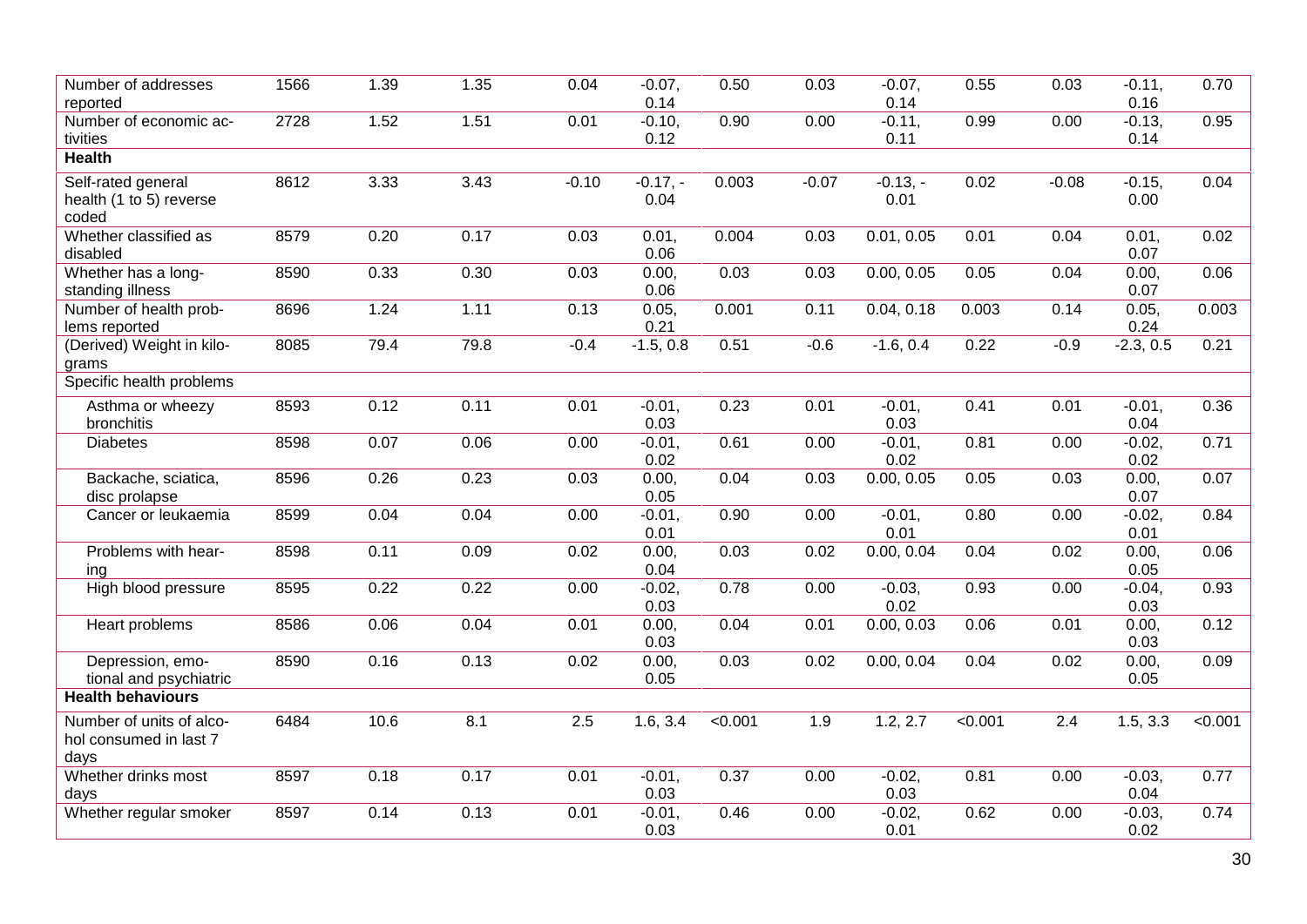| Well-being - all recoded    |      |      |      |         |            |                |         |            |         |         |            |                |
|-----------------------------|------|------|------|---------|------------|----------------|---------|------------|---------|---------|------------|----------------|
| so higher scores = bet-     |      |      |      |         |            |                |         |            |         |         |            |                |
| ter well-being              |      |      |      |         |            |                |         |            |         |         |            |                |
| My age prevents me          | 8580 | 3.13 | 3.22 | $-0.09$ | $-0.15, -$ | 0.001          | $-0.07$ | $-0.13, -$ | 0.01    | $-0.10$ | $-0.17, -$ | 0.004          |
| from doing the things       |      |      |      |         | 0.04       |                |         | 0.02       |         |         | 0.03       |                |
| I would like to do          |      |      |      |         |            |                |         |            |         |         |            |                |
| I feel what happens         | 8566 | 3.07 | 3.13 | $-0.06$ | $-0.12, -$ | 0.03           | $-0.05$ | $-0.10,$   | 0.07    | $-0.06$ | $-0.13,$   | 0.09           |
| to me is out of my          |      |      |      |         | 0.01       |                |         | 0.00       |         |         | 0.01       |                |
| control                     |      |      |      |         |            |                |         |            |         |         |            |                |
| I feel left out of          | 8572 | 3.28 | 3.42 | $-0.15$ | $-0.20, -$ | < 0.001        | $-0.14$ | $-0.19, -$ | < 0.001 | $-0.18$ | $-0.24, -$ | < 0.001        |
| things                      |      |      |      |         | 0.09       |                |         | 0.09       |         |         | 0.12       |                |
|                             |      |      |      |         |            |                |         |            |         |         |            |                |
| I feel full of energy       | 8584 | 2.91 | 3.00 | $-0.10$ | $-0.15. -$ | 0.001          | $-0.08$ | $-0.13, -$ | 0.002   | $-0.10$ | $-0.17,-$  | 0.002          |
| these days                  |      |      |      |         | 0.04       |                |         | 0.03       |         |         | 0.04       |                |
| I feel that life is full of | 8573 | 3.03 | 3.15 | $-0.12$ | $-0.17. -$ | < 0.001        | $-0.10$ | $-0.15, -$ | < 0.001 | $-0.14$ | $-0.20, -$ | < 0.001        |
| opportunities               |      |      |      |         | 0.06       |                |         | 0.05       |         |         | 0.08       |                |
| I feel that the future      | 8538 | 3.20 | 3.36 | $-0.16$ | $-0.21 -$  | $\sqrt{0.001}$ | $-0.14$ | $-0.18, -$ | < 0.001 | $-0.19$ | $-0.25, -$ | < 0.001        |
| looks good for me           |      |      |      |         | 0.11       |                |         | 0.09       |         |         | 0.13       |                |
| Leisure                     |      |      |      |         |            |                |         |            |         |         |            |                |
| Play sport or go walking    | 8585 | 0.63 | 0.69 | $-0.07$ | $-0.09, -$ | < 0.001        | $-0.06$ | $-0.09, -$ | < 0.001 | $-0.08$ | $-0.12,-$  | $\sqrt{0.001}$ |
| or swimming at least        |      |      |      |         | 0.04       |                |         | 0.03       |         |         | 0.04       |                |
| once a week                 |      |      |      |         |            |                |         |            |         |         |            |                |
| Have a meal in a pub or     | 8589 | 0.19 | 0.27 | $-0.07$ | $-0.10,-$  | < 0.001        | $-0.07$ | $-0.10, -$ | < 0.001 | $-0.10$ | $-0.13, -$ | < 0.001        |
| restaurant at least once    |      |      |      |         | 0.05       |                |         | 0.05       |         |         | 0.07       |                |
| a week                      |      |      |      |         |            |                |         |            |         |         |            |                |
| <b>Voting</b>               |      |      |      |         |            |                |         |            |         |         |            |                |
| Whether voted con-          | 5818 | 0.37 | 0.40 | $-0.02$ | $-0.06$ ,  | 0.20           | $-0.02$ | $-0.06,$   | 0.25    | $-0.03$ | $-0.07,$   | 0.26           |
| servative 2010              |      |      |      |         | 0.01       |                |         | 0.01       |         |         | 0.02       |                |
| Whether voted labour        | 5818 | 0.32 | 0.35 | $-0.03$ | $-0.06$    | 0.12           | $-0.03$ | $-0.07,$   | 0.09    | $-0.04$ | $-0.08,$   | 0.09           |
| 2010                        |      |      |      |         | 0.01       |                |         | 0.00       |         |         | 0.01       |                |
| Whether voted liberal       | 5818 | 0.19 | 0.15 | 0.04    | 0.01,      | 0.01           | 0.04    | 0.01, 0.06 | 0.01    | 0.05    | 0.01,      | 0.01           |
| democrat 2010               |      |      |      |         | 0.07       |                |         |            |         |         | 0.08       |                |

ITT: Intention to treat; CACE: Complier average causal effect; CI: Confidence interval.

<sup>A</sup>Controlling for: whether participated at 50, whether email provided to study, computer at home, use home computer >2 per week, personal access to internet, computer skills excellent or good, sex, white British, homeowner, in work, professional/managerial occupation, weekly net pay, living with partner, has degree, fair or poor health, regular smoker, problematic drinker, CASP-12 Quality of Life Score, animal naming test score, word list recall score, delayed word list recall score, letter cancellation speed score, letter cancellation accuracy score.

Imputation model included experimental group assignment and response status, and all the variables in the table plus the control variables listed above and variables predictive of non-response (social class at birth, region of residence at birth, Rutter behavioural score at age 7, social environment at age 7, region of residence at age 11, special educational needs at age 11, English ability at age 11 and general ability test score at age 11).